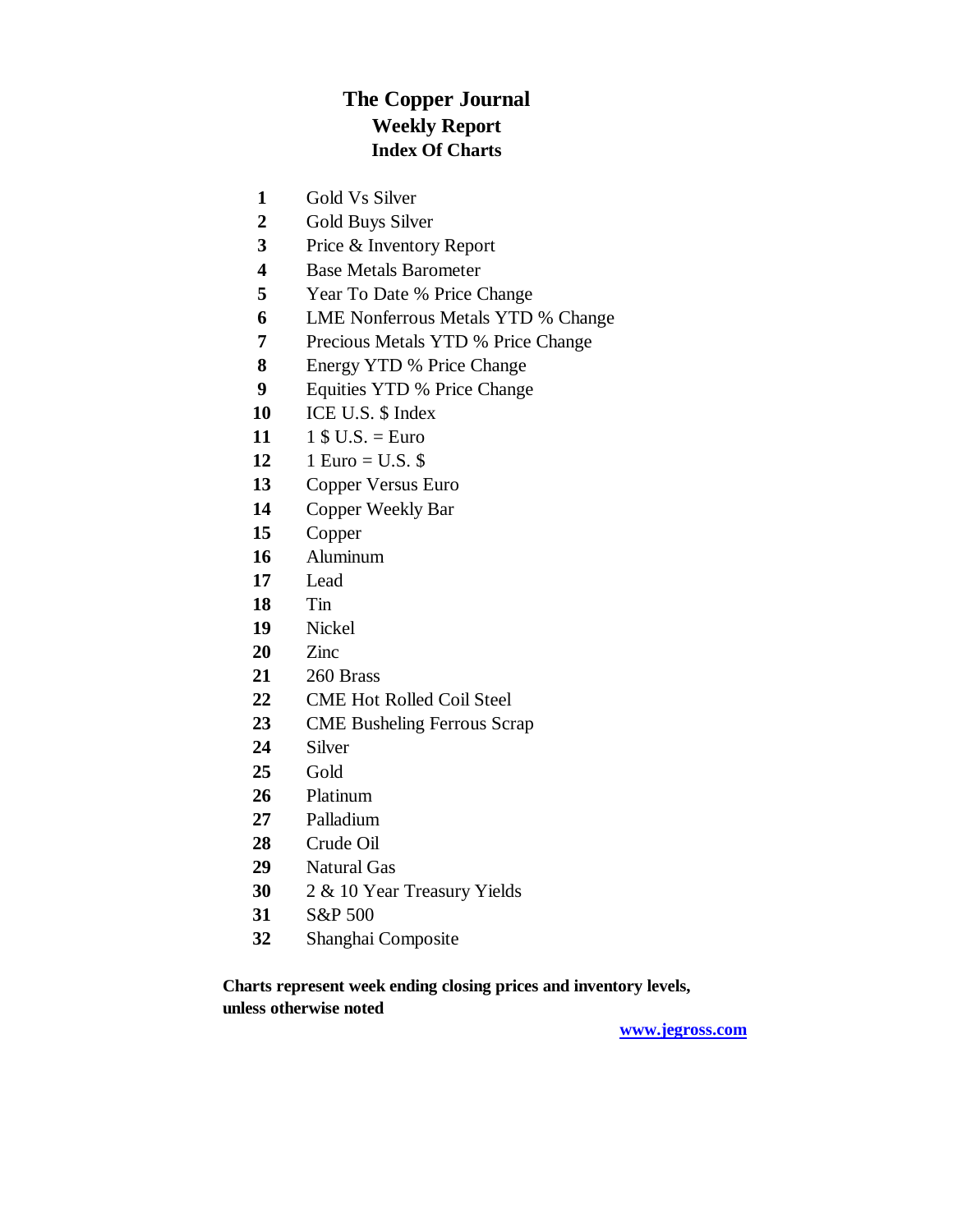### **The Copper Journal Comex Gold Vs Comex Silver**

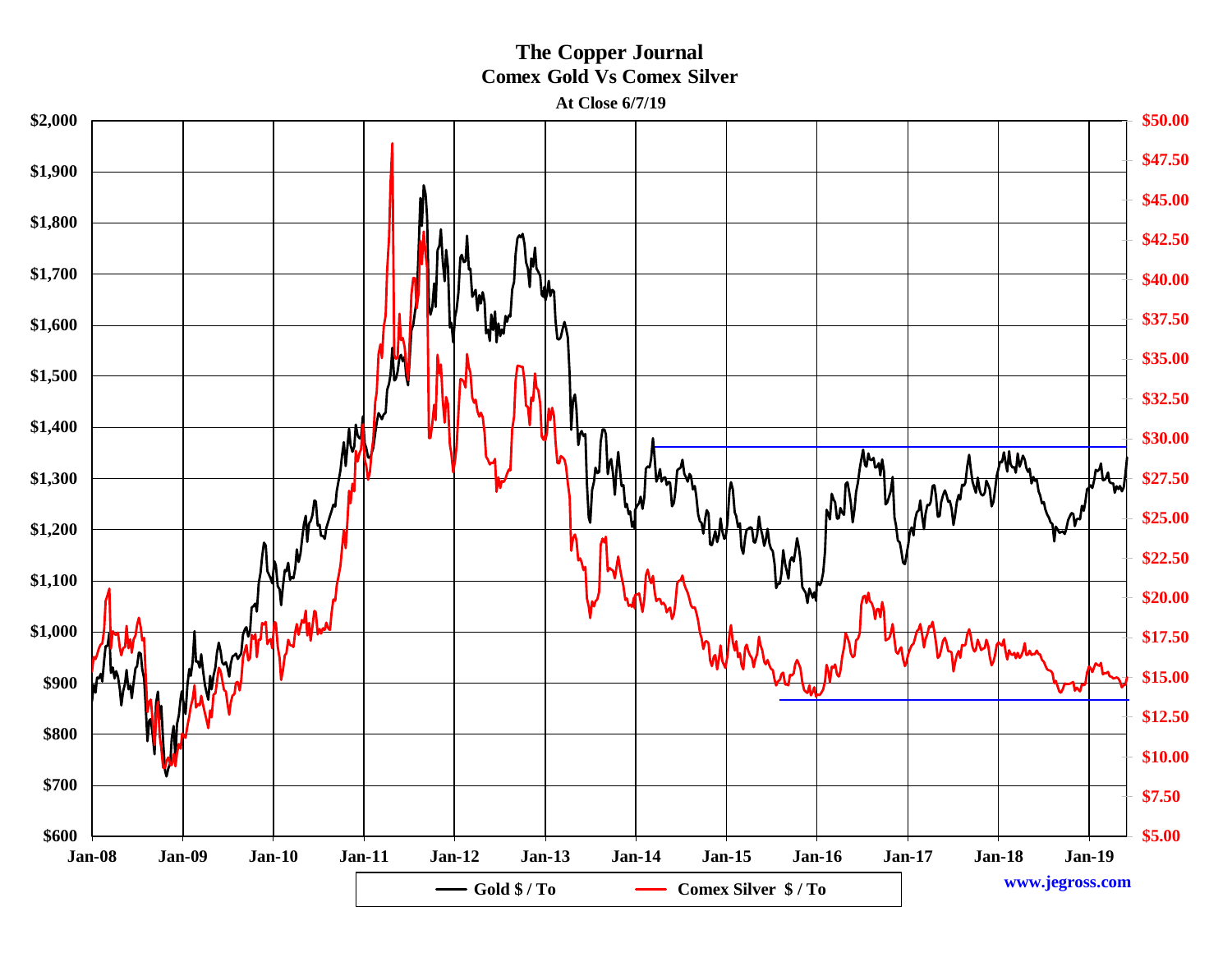**The Copper Journal 1 Ounce of Gold Buys Ounces of Silver** 

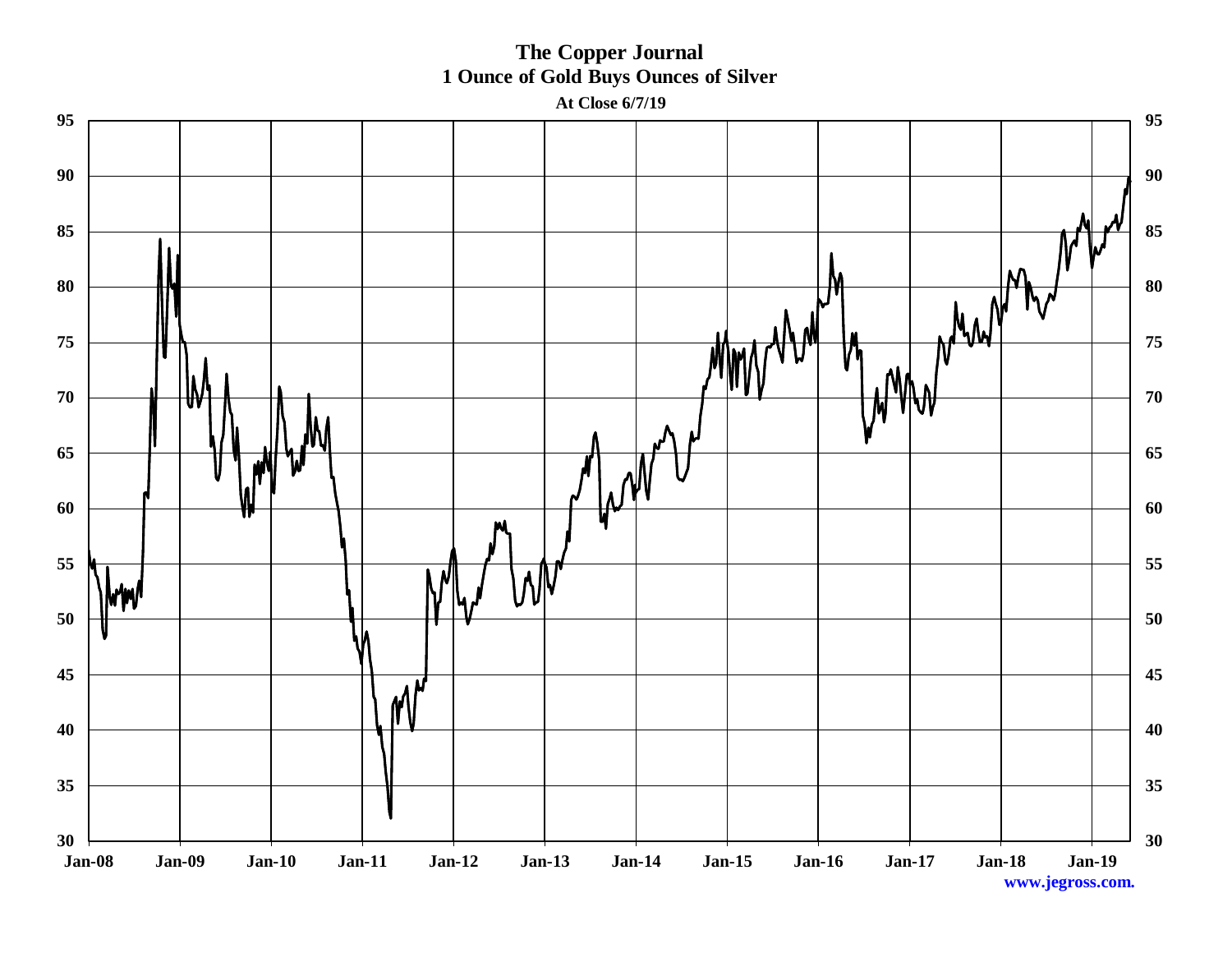|                                       | <b>Prices</b>      |            |            |            |               |           |                   |            |              |            |  |
|---------------------------------------|--------------------|------------|------------|------------|---------------|-----------|-------------------|------------|--------------|------------|--|
|                                       | <b>Week Ending</b> |            |            |            | <b>Change</b> |           |                   |            |              |            |  |
|                                       | 6/8/18             | 12/31/18   | 5/31/19    | 6/7/19     | Wk / Wk       |           | <b>YTD</b>        |            | Yr / Yr      |            |  |
| ICE U.S. \$ Index                     | 93.54              | 95.74      | 97.67      | 96.49      | (1.18)        | $(1.2\%)$ | 0.75              | 0.8%       | 2.95         | 3.2%       |  |
| \$1 US = $\epsilon$ Euro              | € 0.8495           | € 0.8718   | € 0.8952   | € 0.8822   | (E 0.0130)    | $(1.5\%)$ | $\epsilon$ 0.0104 | 1.2%       | € 0.0327     | 3.8%       |  |
| $1 \,\mathrm{Euro} = $ \,\mathrm{US}$ | \$1.1771           | \$1.1470   | \$1.1171   | \$1.1335   | \$0.0164      | 1.5%      | $(\$0.0135)$      | $(1.2\%)$  | (\$0.0436)   | (3.7%)     |  |
| <b>Cx Silver</b>                      | \$16.69            | \$15.43    | \$14.53    | \$14.99    | \$0.46        | 3.2%      | $(\$0.44)$        | $(2.9\%)$  | (\$1.70)     | $(10.2\%)$ |  |
| <b>Cx Gold</b>                        | \$1,298.10         | \$1,278.30 | \$1,305.80 | \$1,341.20 | \$35.40       | 2.7%      | \$62.90           | 4.9%       | \$43.10      | 3.3%       |  |
| <b>NYM Platinum</b>                   | \$903.70           | \$795.90   | \$792.60   | \$804.60   | \$12.00       | 1.5%      | \$8.70            | 1.1%       | $(\$99.10)$  | $(11.0\%)$ |  |
| <b>NYM Palladium</b>                  | \$1,018.00         | \$1,253.90 | \$1,333.90 | \$1,349.50 | \$15.60       | 1.2%      | \$95.60           | 7.6%       | \$331.50     | 32.6%      |  |
| <b>Cx Copper</b>                      | \$3.2930           | \$2.6280   | \$2.6460   | \$2.6305   | $(\$0.0155)$  | $(0.6\%)$ | \$0.0025          | 0.1%       | $(\$0.6625)$ | $(20.1\%)$ |  |
| <b>LME</b> Copper                     | \$3.2940           | \$2.7057   | \$2.6218   | \$2.6172   | (S0.0046)     | $(0.2\%)$ | (\$0.0885)        | (3.3%)     | (\$0.6768)   | $(20.5\%)$ |  |
| <b>LME Aluminum</b>                   | \$1.0374           | \$0.8478   | \$0.7988   | \$0.7861   | (S0.0127)     | $(1.6\%)$ | $(\$0.0617)$      | (7.3%)     | $(\$0.2513)$ | $(24.2\%)$ |  |
| <b>LME</b> Lead                       | \$1.1195           | \$0.9113   | \$0.8083   | \$0.8333   | \$0.0250      | 3.1%      | (\$0.0780)        | $(8.6\%)$  | (\$0.2862)   | $(25.6\%)$ |  |
| <b>LME</b> Tin                        | \$9.63             | \$8.85     | \$8.55     | \$8.90     | \$0.35        | 4.1%      | \$0.05            | 0.6%       | (\$0.73)     | $(7.6\%)$  |  |
| <b>LME Nickel</b>                     | \$6.91             | \$4.81     | \$5.46     | \$5.25     | $(\$0.21)$    | $(3.8\%)$ | \$0.44            | 9.1%       | \$1.66       | $(24.0\%)$ |  |
| <b>LME</b> Zinc                       | \$1.4438           | \$1.1385   | \$1.2179   | \$1.1889   | (\$0.0290)    | $(2.4\%)$ | \$0.0504          | 4.4%       | $(\$0.2549)$ | (17.7%)    |  |
| <b>Base Metals Barometer</b>          | 1.79               | 1.42       | 1.42       | 1.41       | (0.01)        | $(0.7\%)$ | (0.01)            | $(0.7\%)$  | (0.38)       | (21.2%)    |  |
| <b>CME HRC Steel</b>                  | \$909              | \$721      | \$584      | \$582      | (\$2)         | $(0.3\%)$ | (\$139)           | $(19.3\%)$ | $(\$327.00)$ | $(36.0\%)$ |  |
| <b>CME Busheling Scrap</b>            | \$400              | \$379      | \$310      | \$280      | (\$30)        | $(9.7\%)$ | $(\$99)$          | $(26.1\%)$ | (\$120.00)   | $(30.0\%)$ |  |
| <b>NYM Crude Oil</b>                  | \$65.74            | \$45.41    | \$53.50    | \$53.99    | \$0.49        | 0.9%      | \$8.58            | 18.9%      | (\$11.75)    | $(17.9\%)$ |  |
| <b>NYM Natural Gas</b>                | \$2.890            | \$2.940    | \$2.454    | \$2.337    | $(\$0.117)$   | $(4.8\%)$ | $(\$0.603)$       | $(20.5\%)$ | $(\$0.553)$  | $(19.1\%)$ |  |
| <b>S&amp;P 500</b>                    | 2,779.03           | 2,506.85   | 2,752.06   | 2,873.34   | 121.28        | 4.4%      | 366.49            | 14.6%      | 94.31        | 3.4%       |  |
| <b>Shanghai Composite</b>             | 3,067.15           | 2,493.90   | 2,898.70   | 2,827.80   | (70.90)       | $(2.4\%)$ | 333.90            | 13.4%      | (239.35)     | $(7.8\%)$  |  |
| 2 Year Treasury Yield                 | 2.49%              | 2.50%      | 1.95%      | 1.85%      | $(0.10\%)$    | $(5.1\%)$ | $(0.65\%)$        | $(26.0\%)$ | $(0.64\%)$   | $(25.7\%)$ |  |
| <b>10 Year Treasury Yield</b>         | 2.94%              | 2.68%      | 2.14%      | 2.08%      | $(0.06\%)$    | $(2.8\%)$ | $(0.60\%)$        | $(22.4\%)$ | $(0.86\%)$   | $(29.3\%)$ |  |

#### **The Copper Journal Weekly Price and Inventory Report**

|                        | <b>Inventories MT</b> |           |           |           |                             |            |            |            |            |            |  |
|------------------------|-----------------------|-----------|-----------|-----------|-----------------------------|------------|------------|------------|------------|------------|--|
|                        | <b>Week Ending</b>    |           |           |           | <b>Change</b>               |            |            |            |            |            |  |
|                        | 6/8/18                | 12/31/18  | 5/31/19   | 6/7/19    | $\mathbf{Wk} / \mathbf{Wk}$ |            | <b>YTD</b> |            | Yr/Yr      |            |  |
| <b>Cx Copper</b>       | 209,249               | 100,226   | 28,711    | 27,966    | (745)                       | $(2.6\%)$  | (72,260)   | $(72.1\%)$ | (181, 283) | $(86.6\%)$ |  |
| <b>LME</b> Copper      | 307,075               | 132,175   | 212,000   | 211,575   | (425)                       | $(0.2\%)$  | 79,400     | 60.1%      | (95,500)   | $(31.1\%)$ |  |
| <b>Shanghai Copper</b> | 256,030               | 118,686   | 165,439   | 145,626   | (19, 813)                   | $(12.0\%)$ | 26,940     | 22.7%      | (110, 404) | $(43.1\%)$ |  |
| <b>Total Copper</b>    | 772,354               | 351,087   | 406,150   | 385,167   | (20, 983)                   | $(5.2\%)$  | 34,080     | $9.7\%$    | (387, 187) | $(50.1\%)$ |  |
| <b>LME Aluminum</b>    | .175,225              | 1,271,200 | 1,155,025 | 1,111,475 | (43,550)                    | $(3.8\%)$  | (159, 725) | $(12.6\%)$ | (63,750)   | $(5.4\%)$  |  |
| <b>LME</b> Lead        | 132.900               | 107,450   | 69,700    | 66,525    | (3,175)                     | $(4.6\%)$  | (40, 925)  | $(38.1\%)$ | (66,375)   | $(49.9\%)$ |  |
| <b>LME</b> Tin         | 2,560                 | 2,175     | 3,140     | 3,515     | 375                         | 11.9%      | 1,340      | 61.6%      | 955        | 37.3%      |  |
| <b>LME Nickel</b>      | 278.994               | 207,330   | 158,604   | 163,968   | 5,364                       | 3.4%       | (43,362)   | $(20.9\%)$ | (115,026)  | $(41.2\%)$ |  |
| <b>LME</b> Zinc        | 249,900               | 129,325   | 100,800   | 100,425   | (375)                       | $(0.4\%)$  | (28,900)   | (22.3%)    | (149, 475) | $(59.8\%)$ |  |

**The difference in copper prices between Comex and LME is the arbitrage, and time of day in establishing official settlement prices. The Base Metals Barometer is a weighted average of nonferrous metal prices, based on a percentage of total metal consumption.**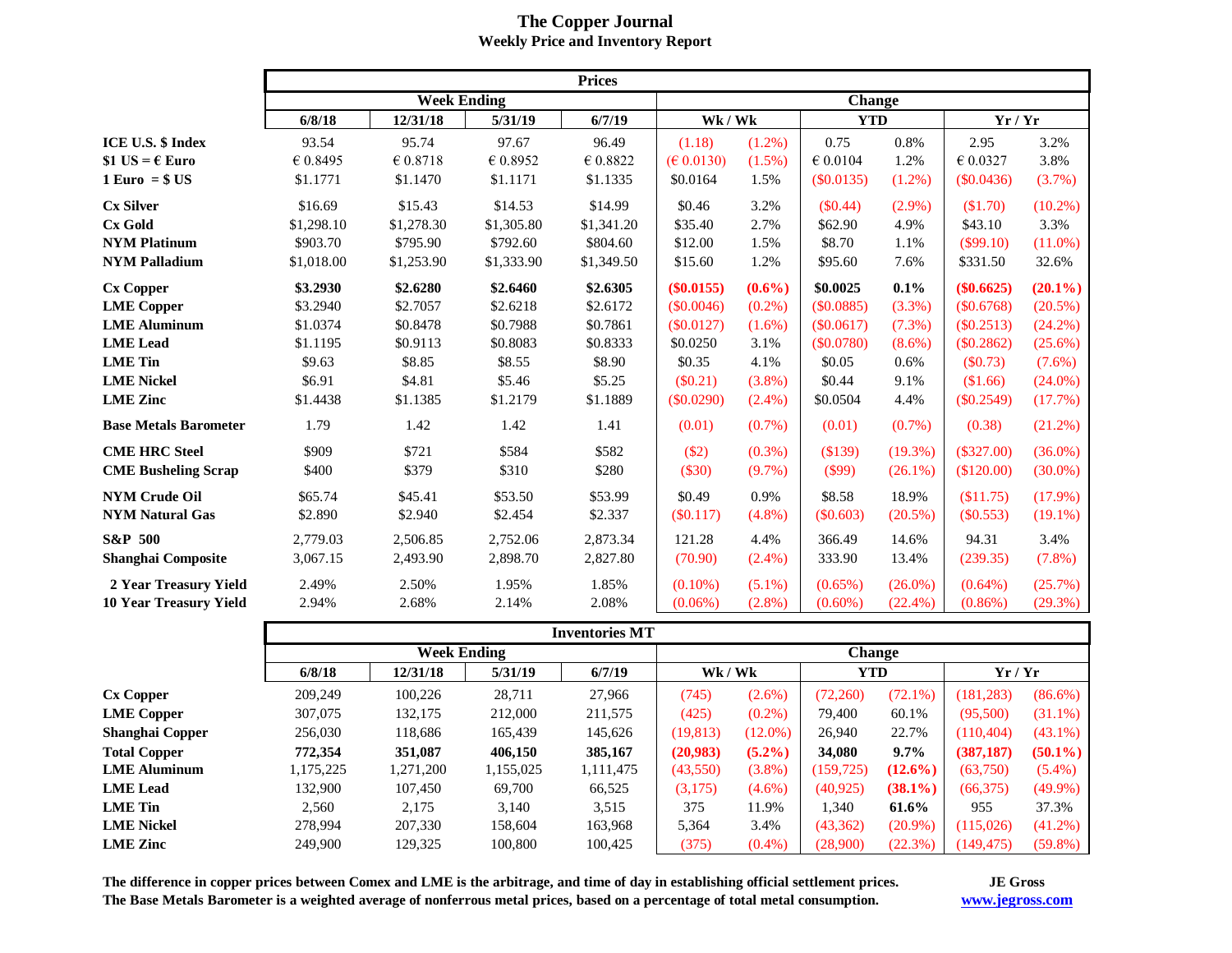### **The Copper Journal Base Metals Barometer At Close 6/7/19**



**The Base Metals Barometer is a weighted average of nonferrous metal prices, based on a percentage of total metal consumption.**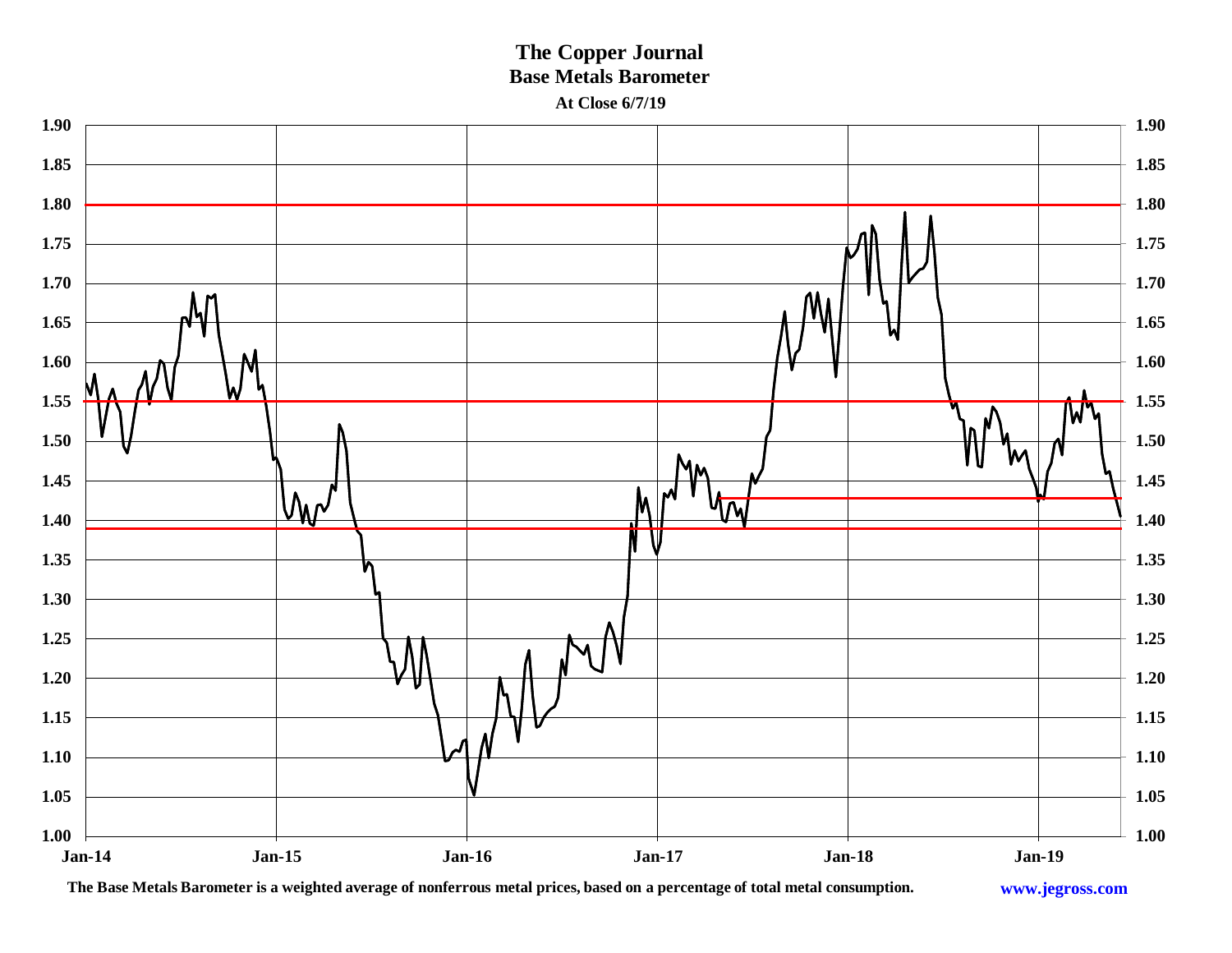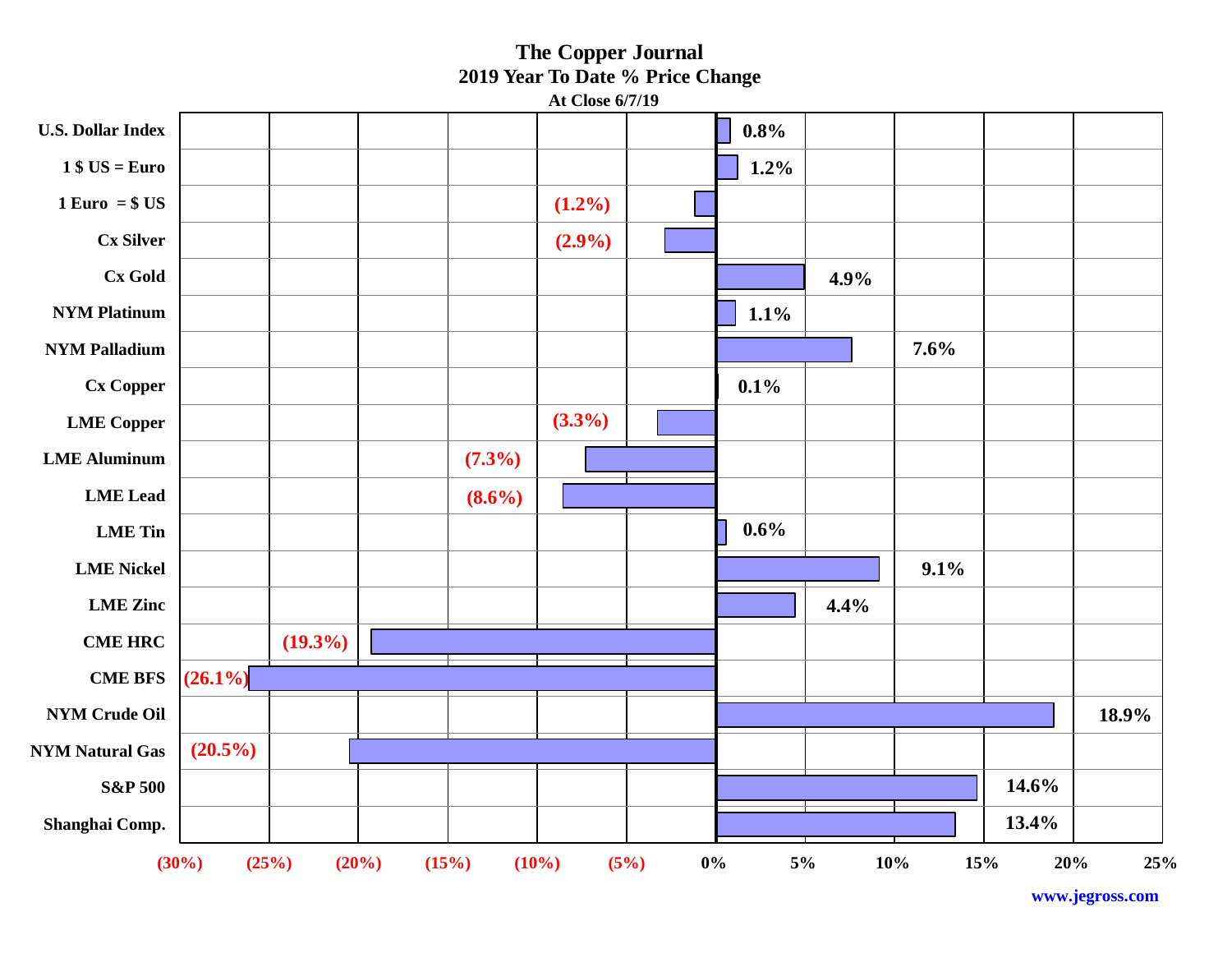**The Copper Journal LME Nonferrous Metals 2019 YTD % Price Change**

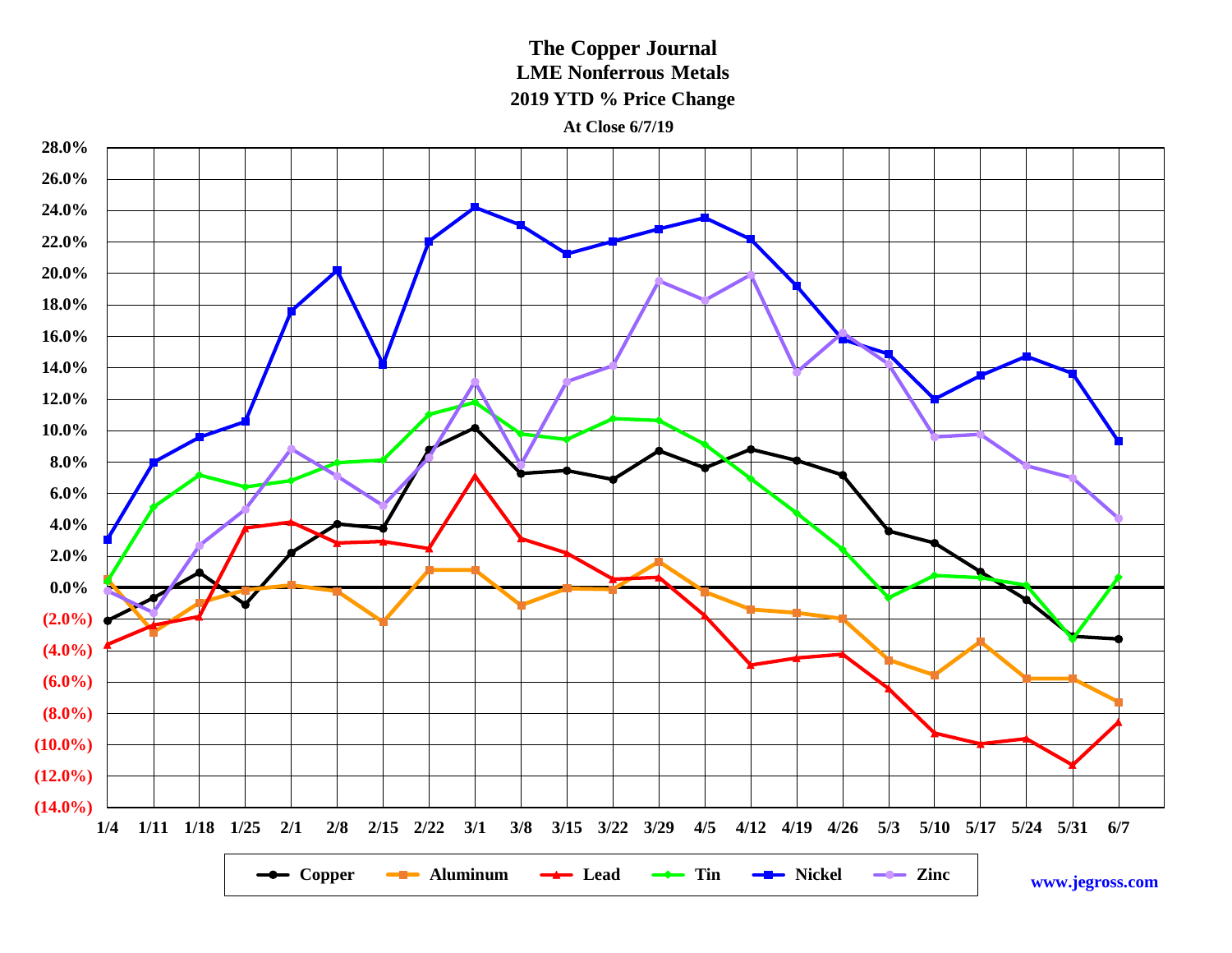### **The Copper Journal Precious Metals 2019 YTD % Price Change**

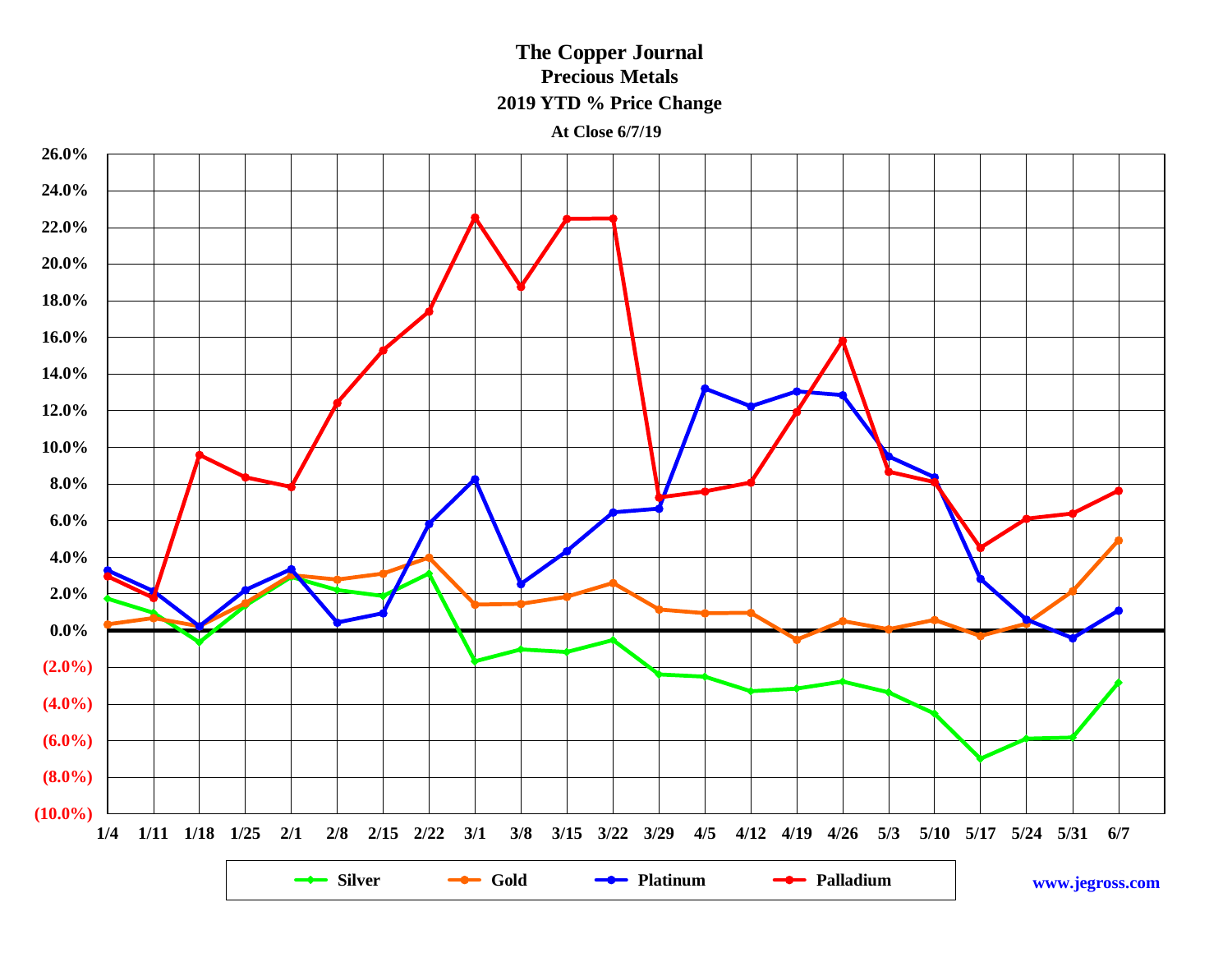### **The Copper Journal Energy 2019 YTD % Price Change**

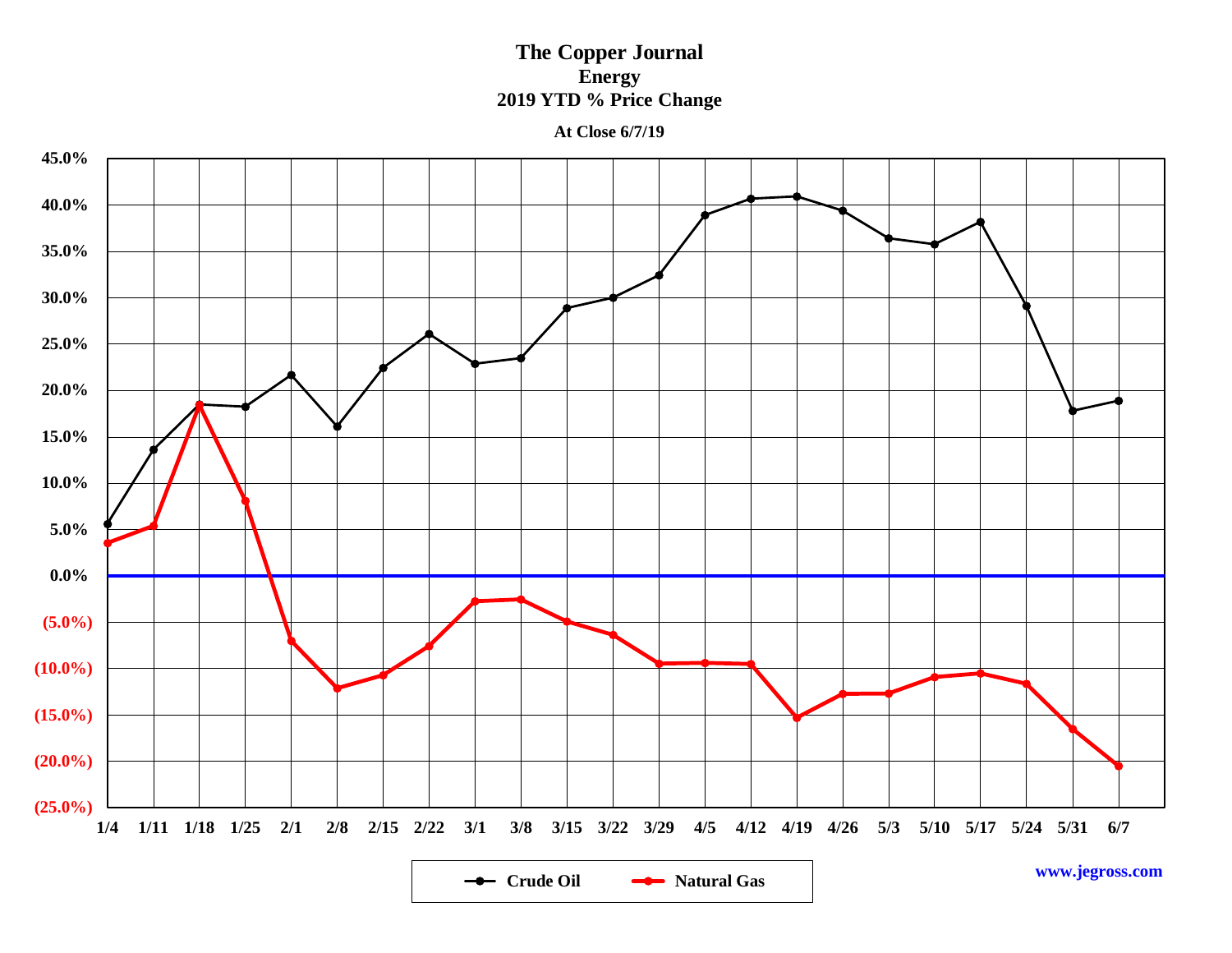**The Copper Journal Equities 2019 YTD % Price Change**

**At Close 6/7/19**



**-•** S&P 500 -• Shanghai Composite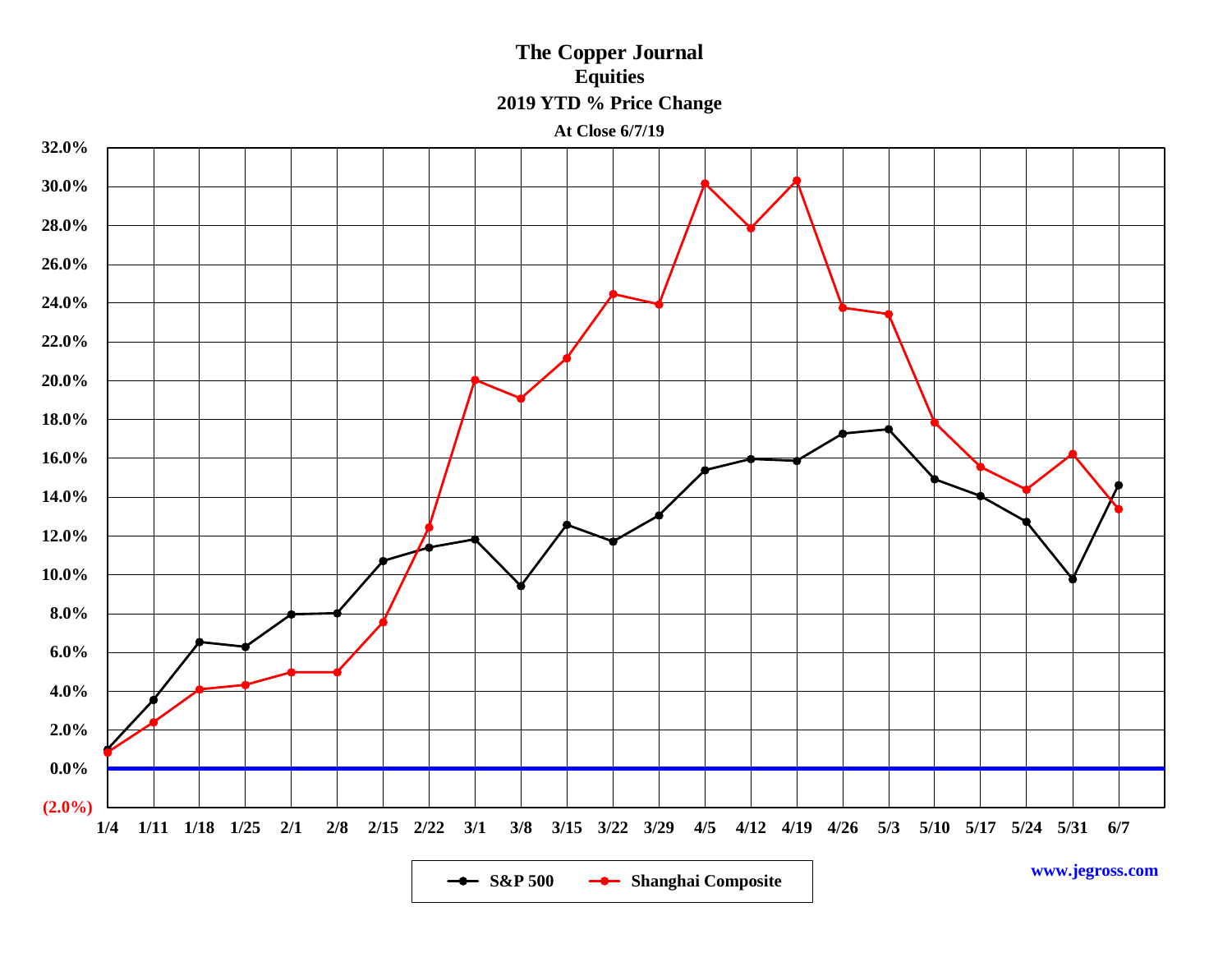### **The Copper Journal ICE U.S. \$ Index At Close 6/7/19**

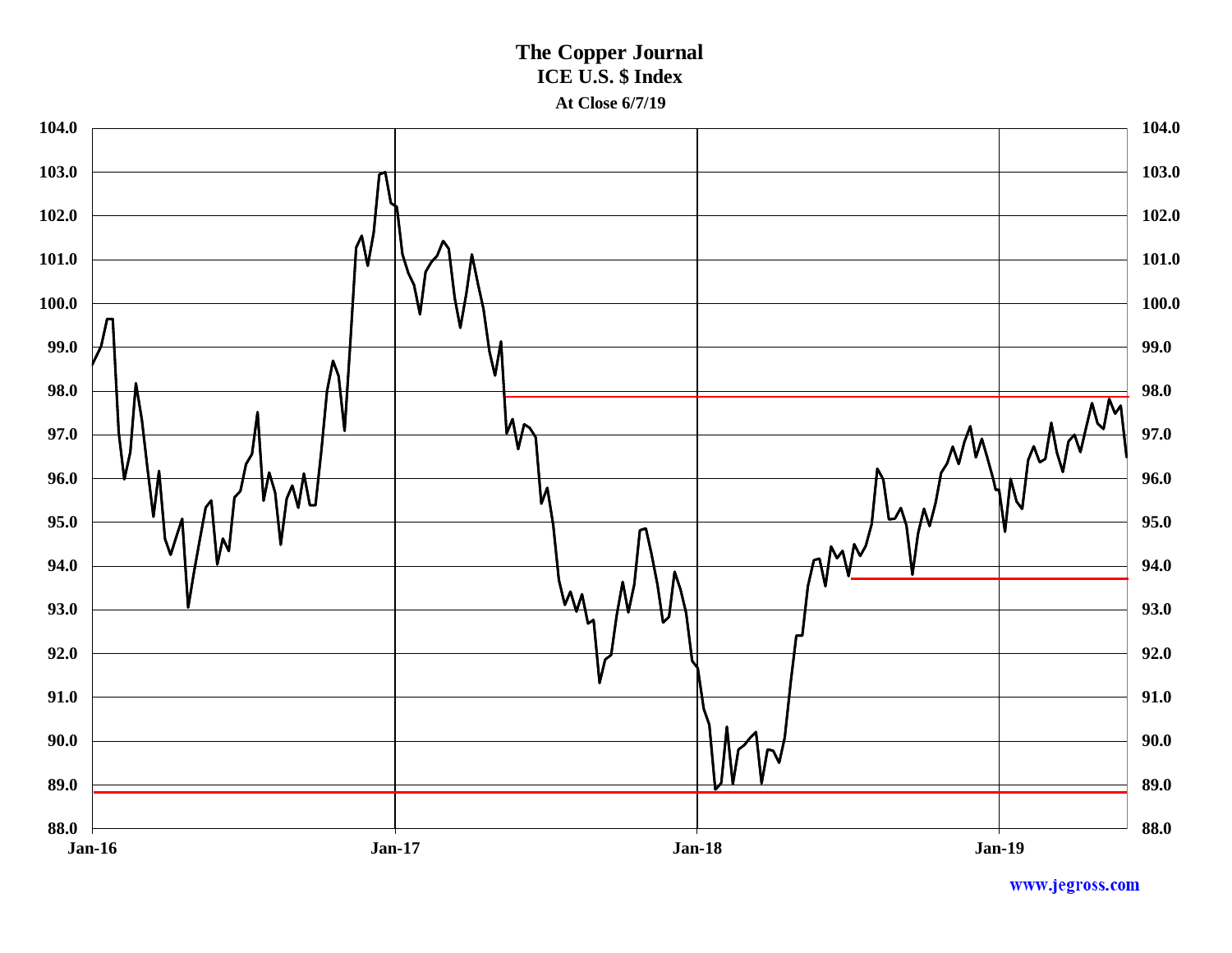**The Copper Journal \$1 U.S. = Euro At Close 6/7/19**

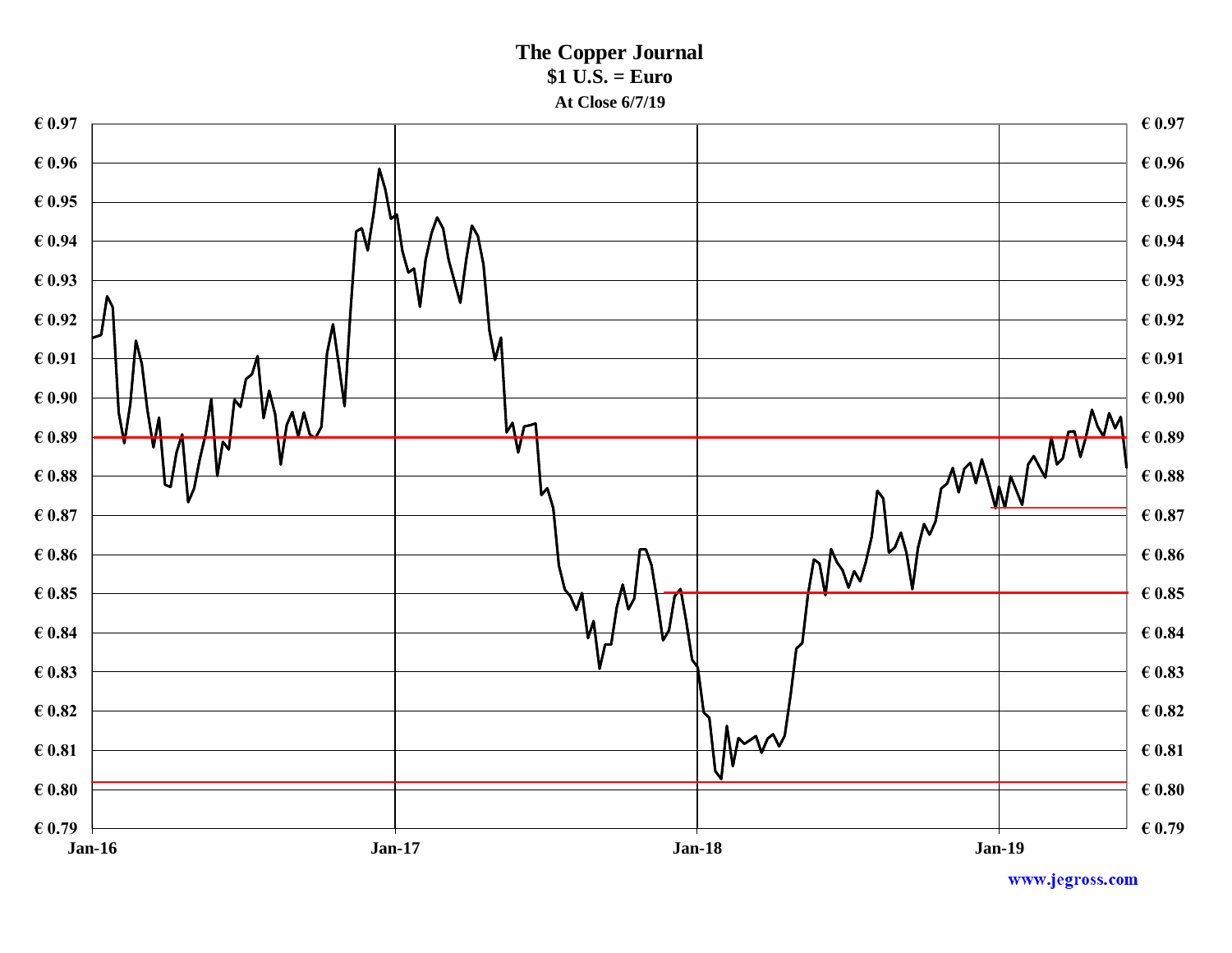**The Copper Journal 1 Euro = \$ U.S.**



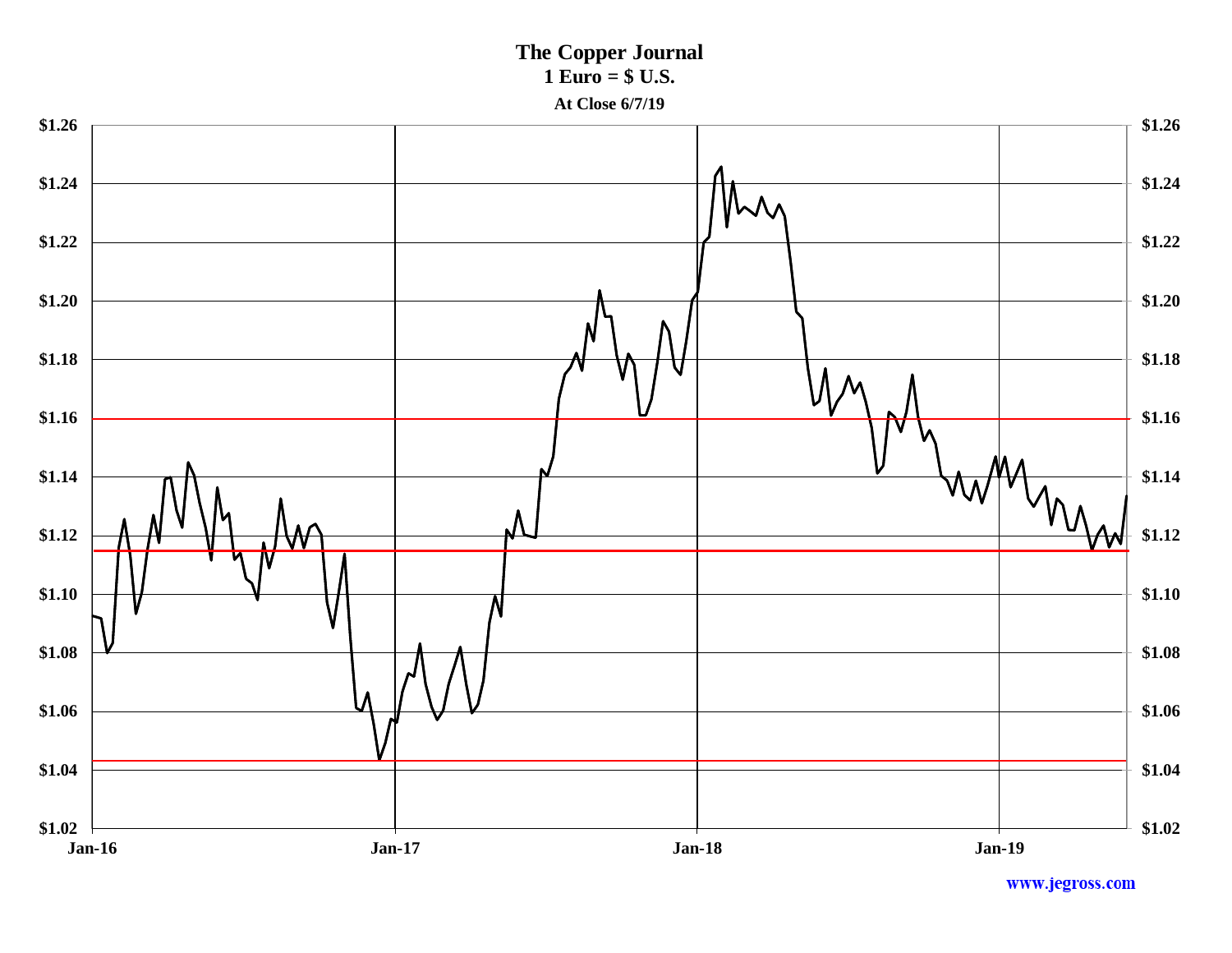**The Copper Journal Comex Copper Vs Euro = \$ U.S.**

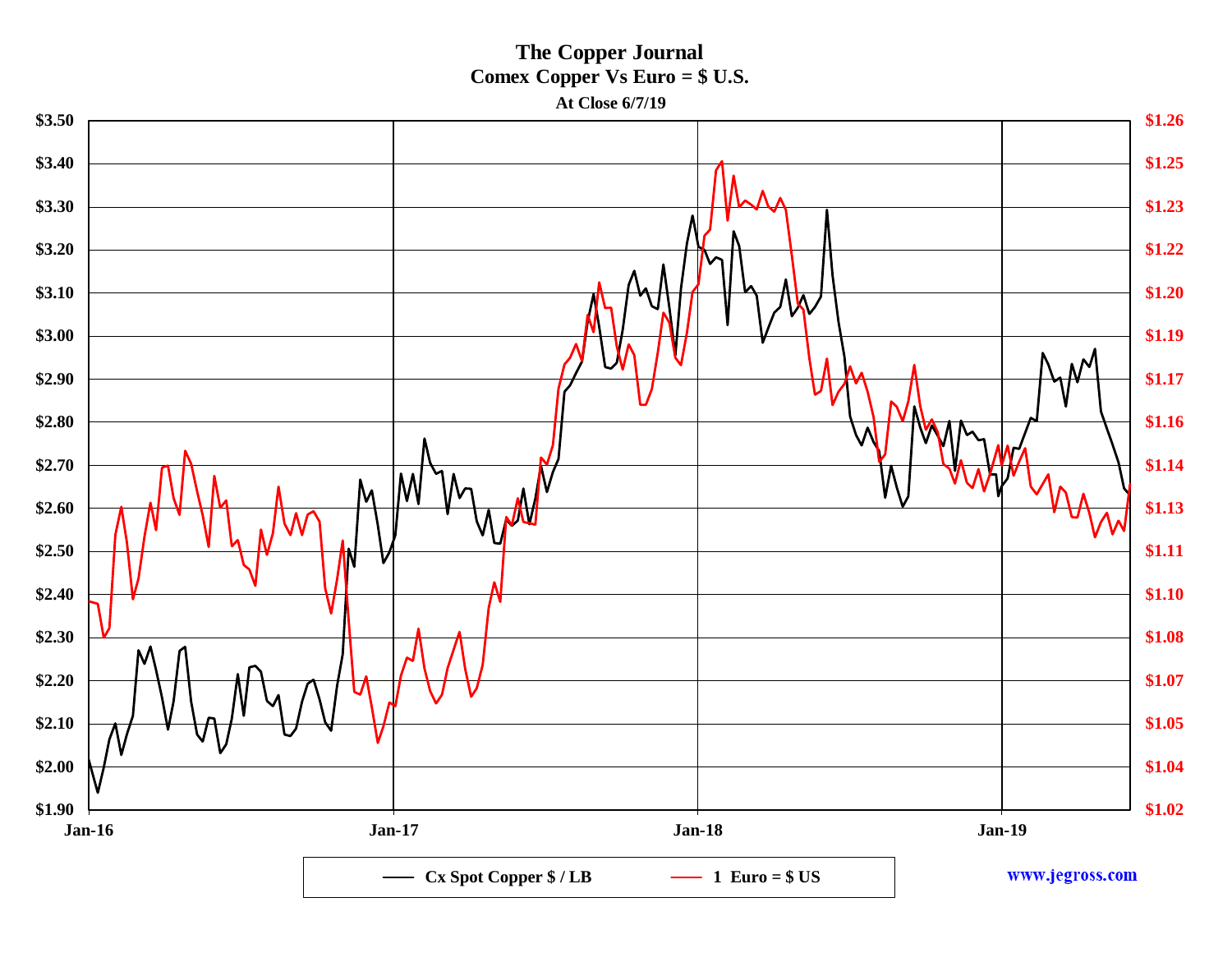### **The Copper Journal Comex Spot Copper**

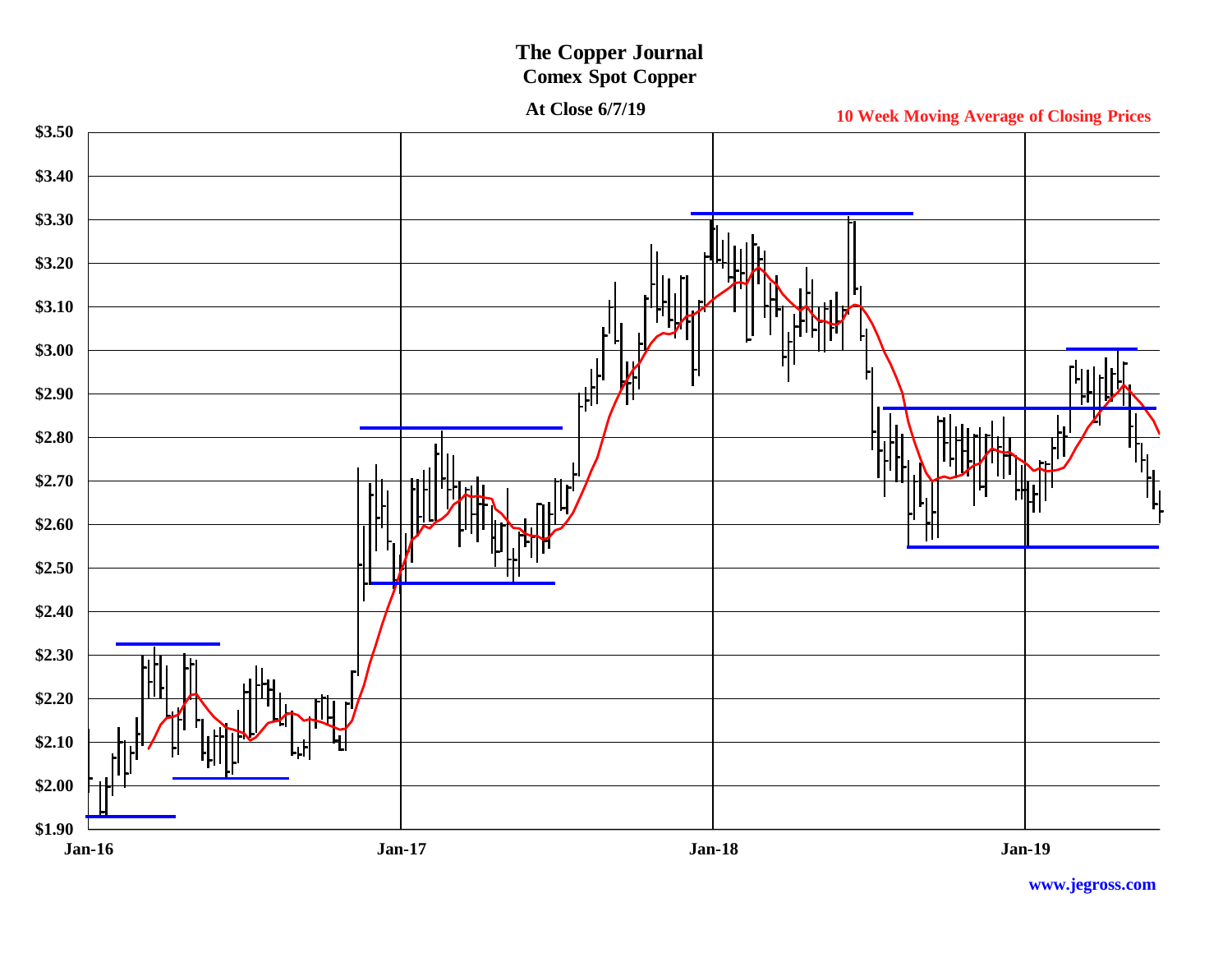### **The Copper Journal Copper At Close 6/7/19 MT**

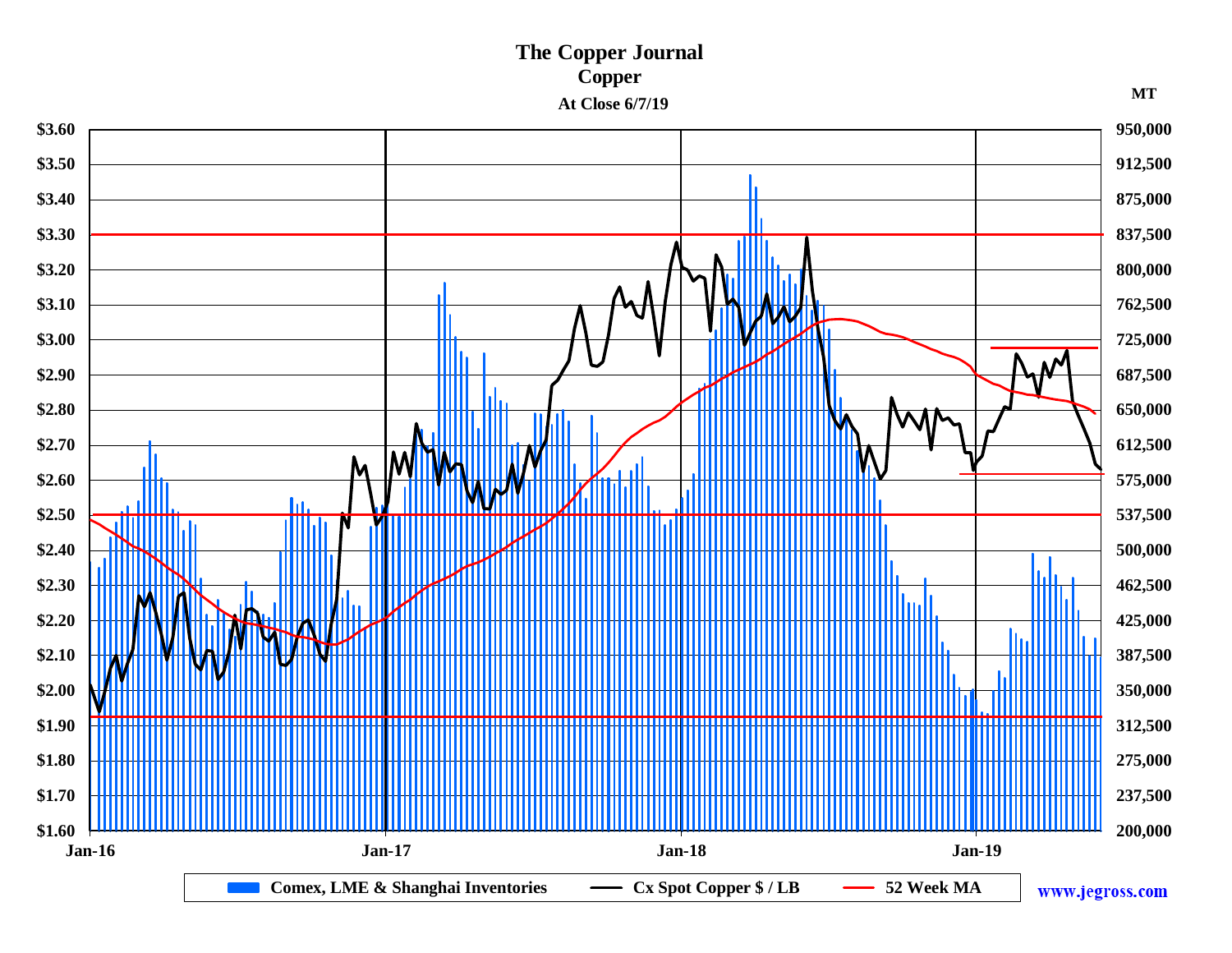### **The Copper Journal Aluminum At Close 6/7/19 MT\$1.15 3,000,000 \$1.10 2,750,000 \$1.05 2,500,000** M **\$1.00 2,250,000 \$0.95 2,000,000 \$0.90 1,750,000** TITI TITI TITI T **MUUTIMI \$0.85 1,500,000** ıllı illil **\$0.80 1,250,000 \$0.75 1,000,000 \$0.70 750,000 \$0.65 500,000 250,000 \$0.60 Jan-16 Jan-17 Jan-18 Jan-19 LME Inventories LME Cash \$ / LB** www.jegross.com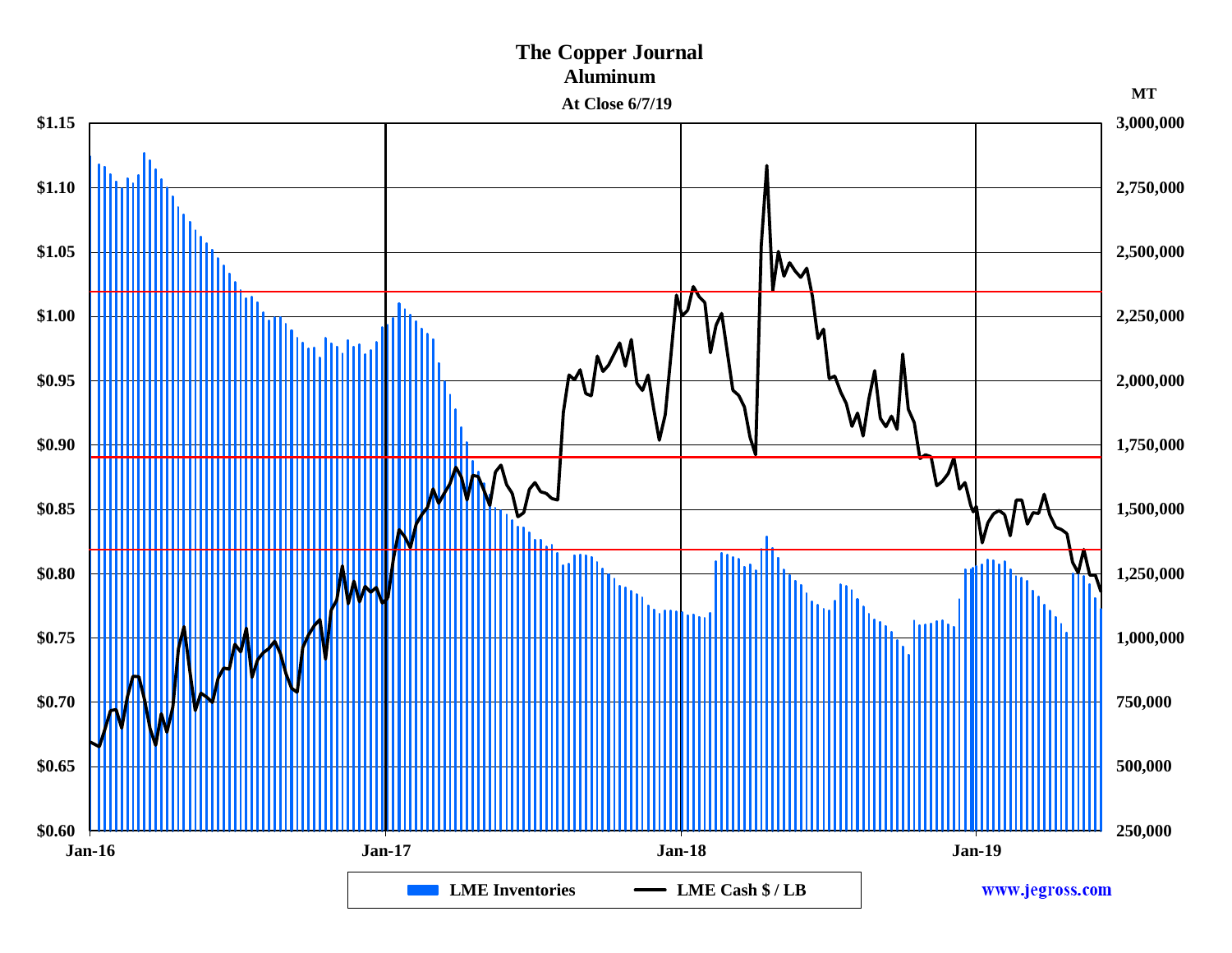## **The Copper Journal Lead**

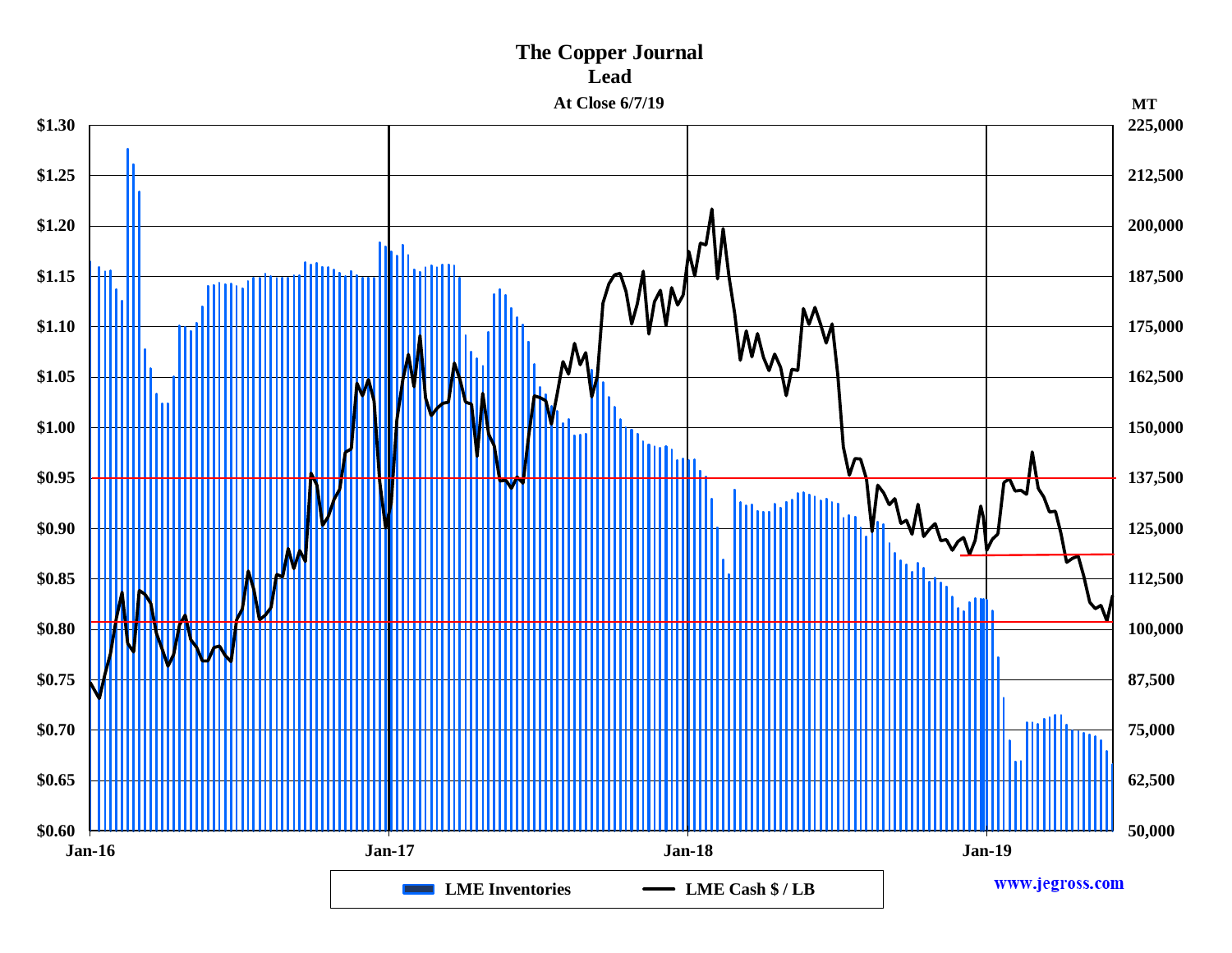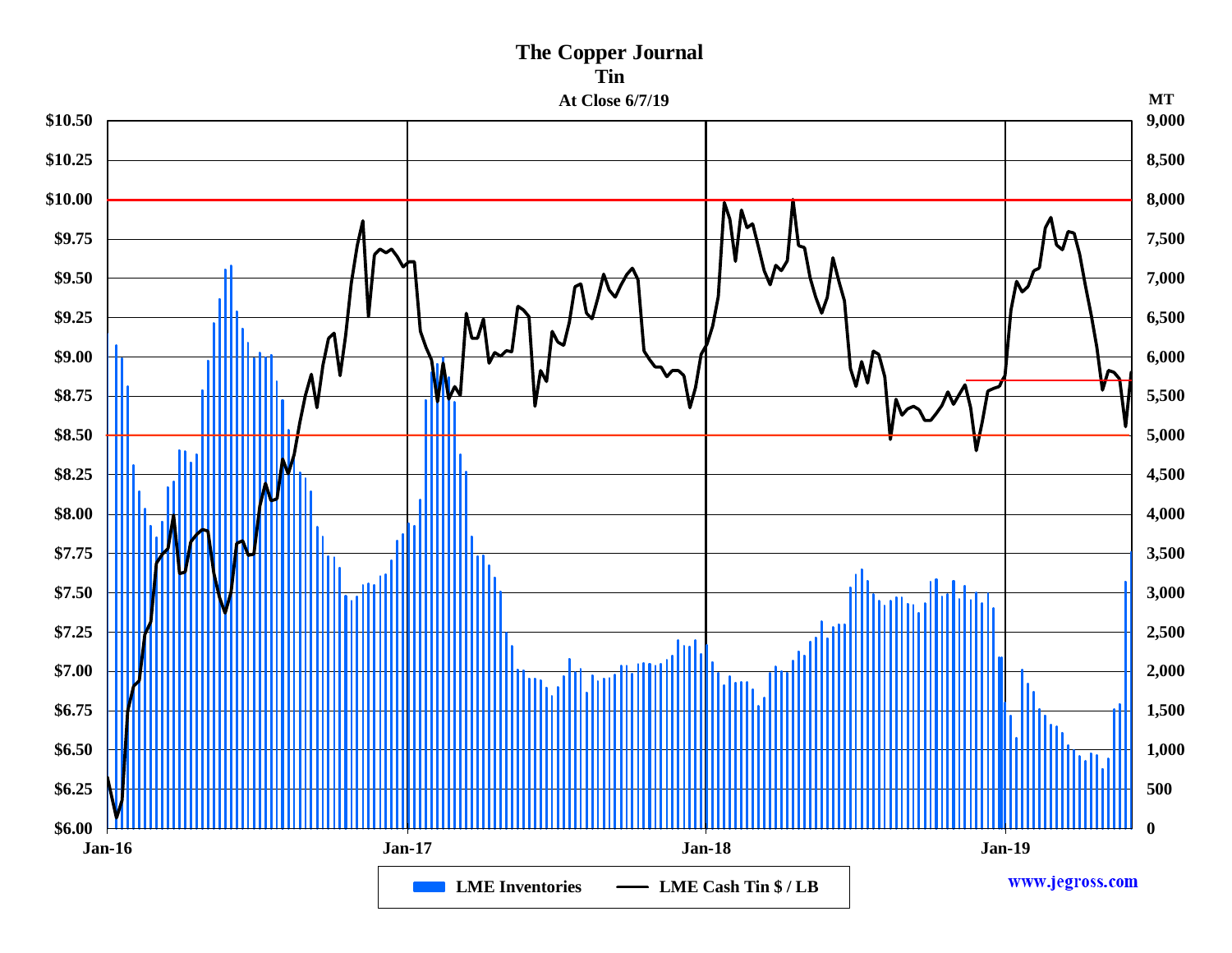### **The Copper Journal Nickel** At Close  $6/7/19$

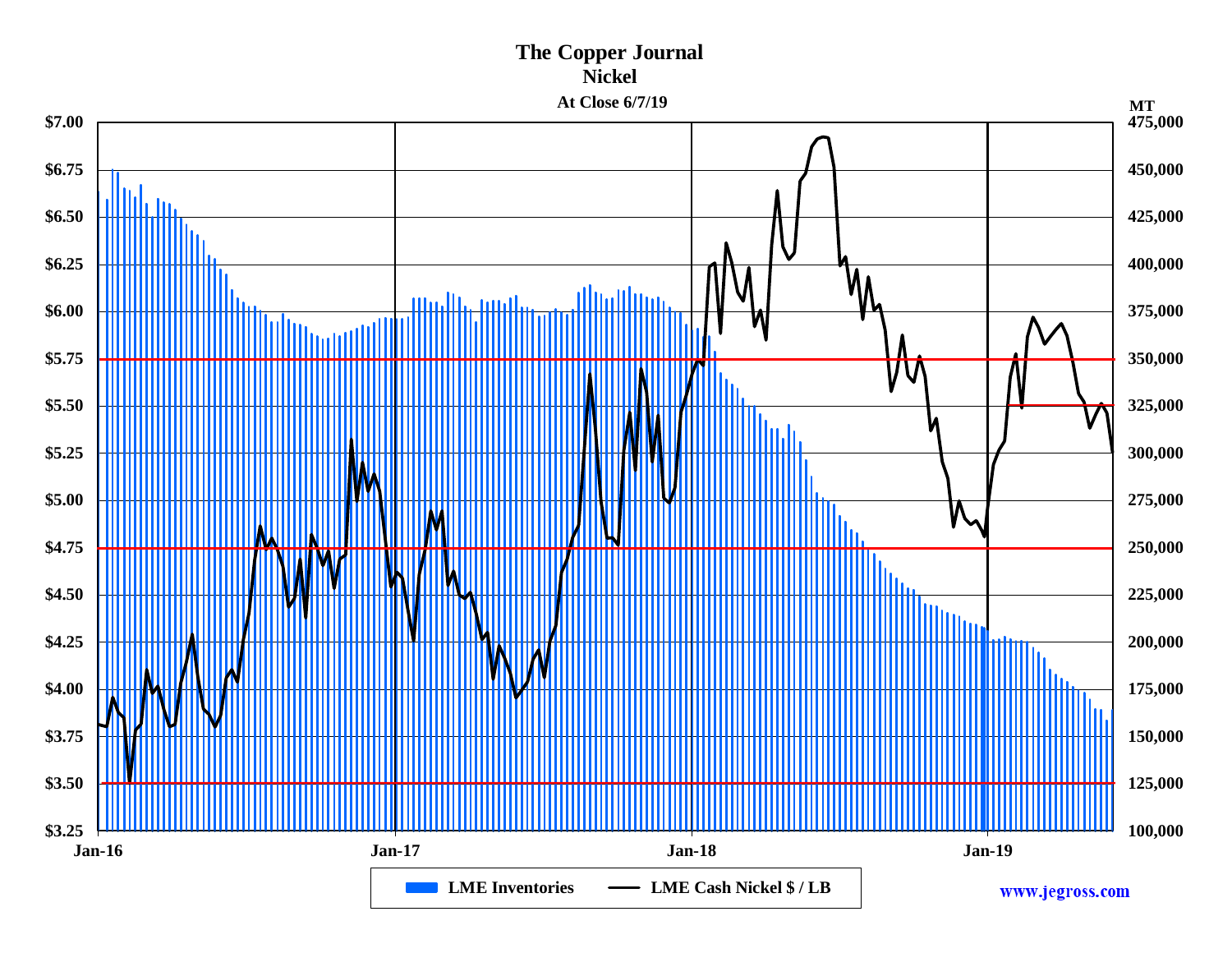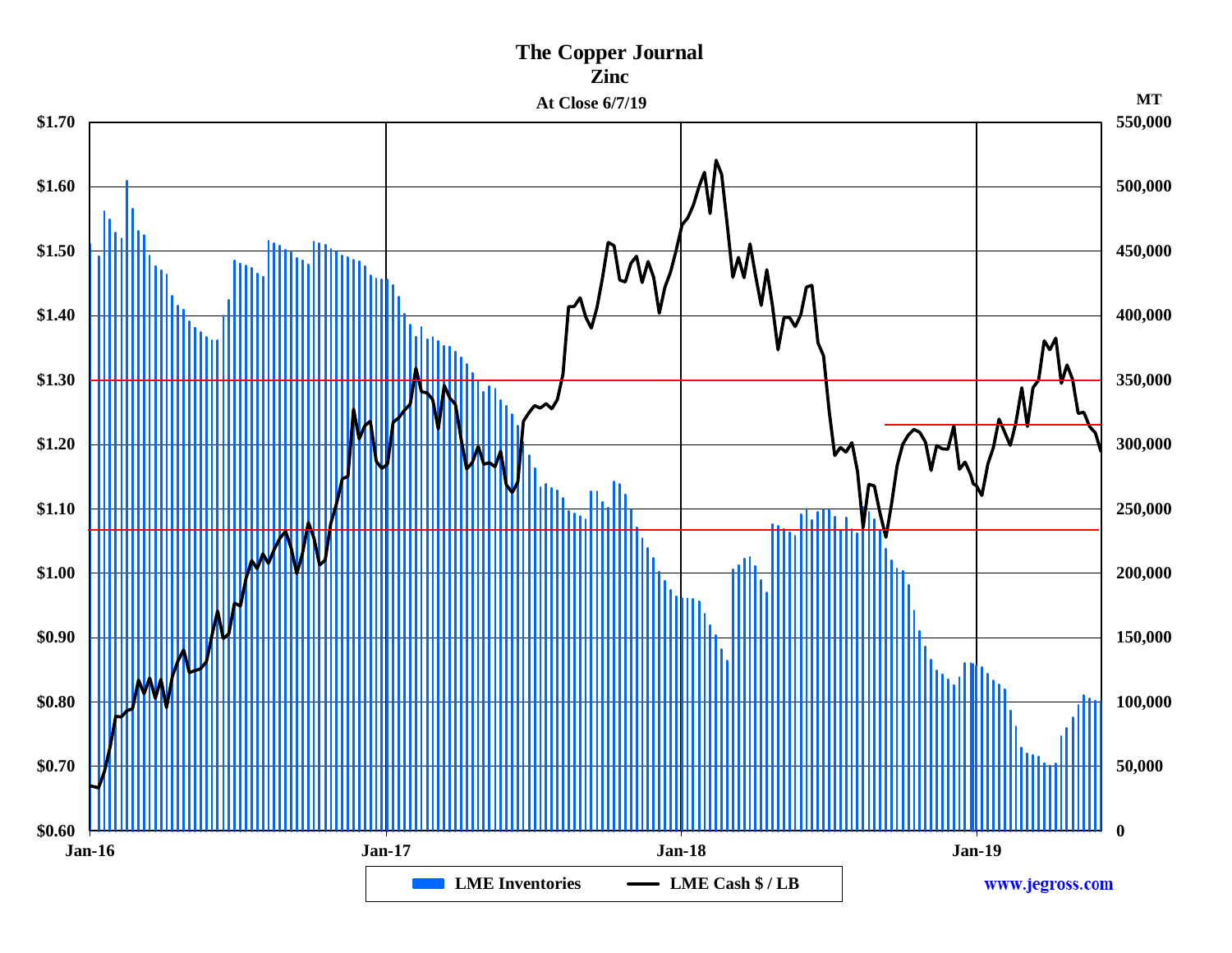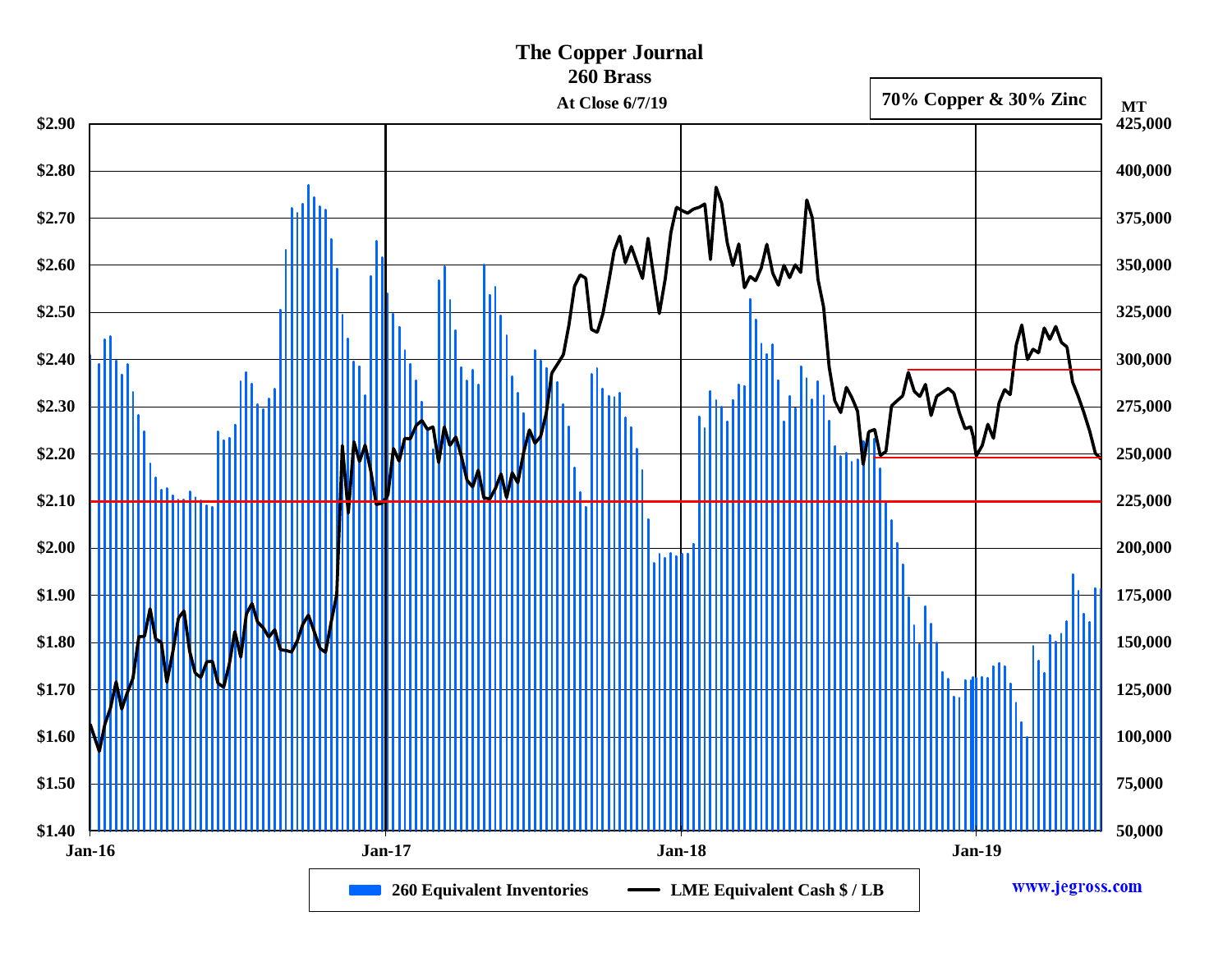### **The Copper Journal CME U.S. Midwest Domestic Hot-Rolled Coil Steel At Close 6/7/19**

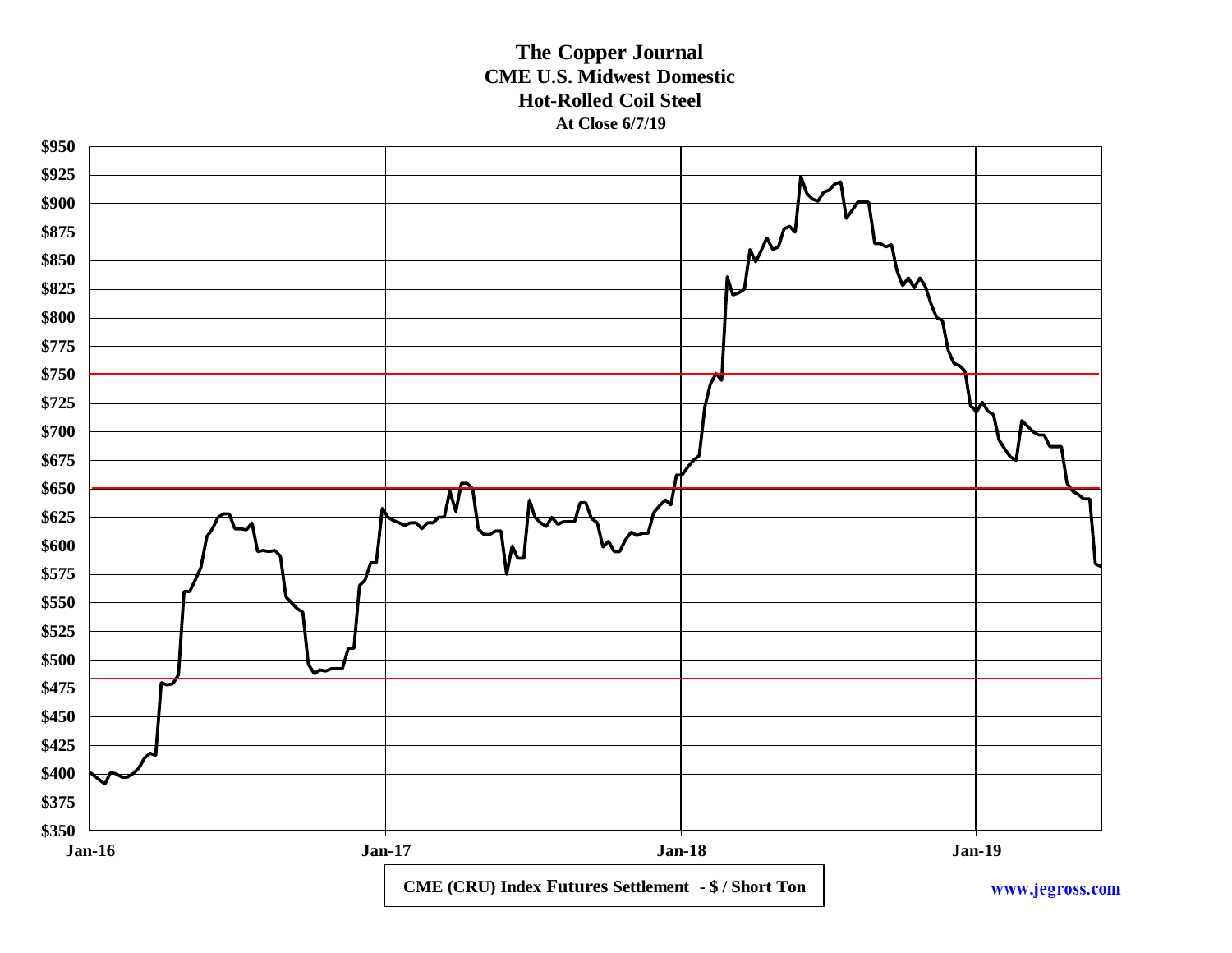**The Copper Journal CME U.S. Midwest Busheling Ferrous Scrap At Close 6/7/19**

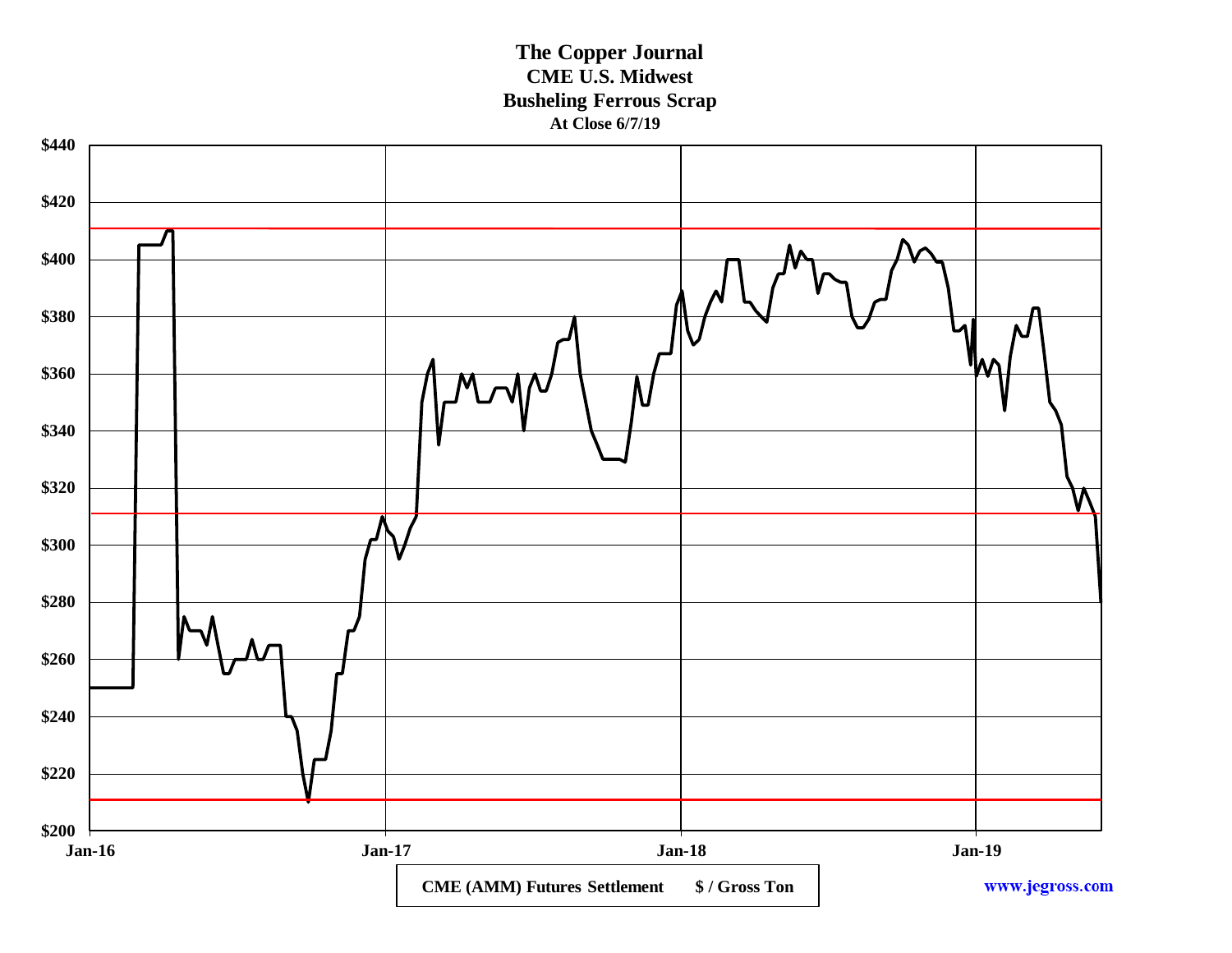### **The Copper Journal Comex Spot Silver At Close 6/7/19**

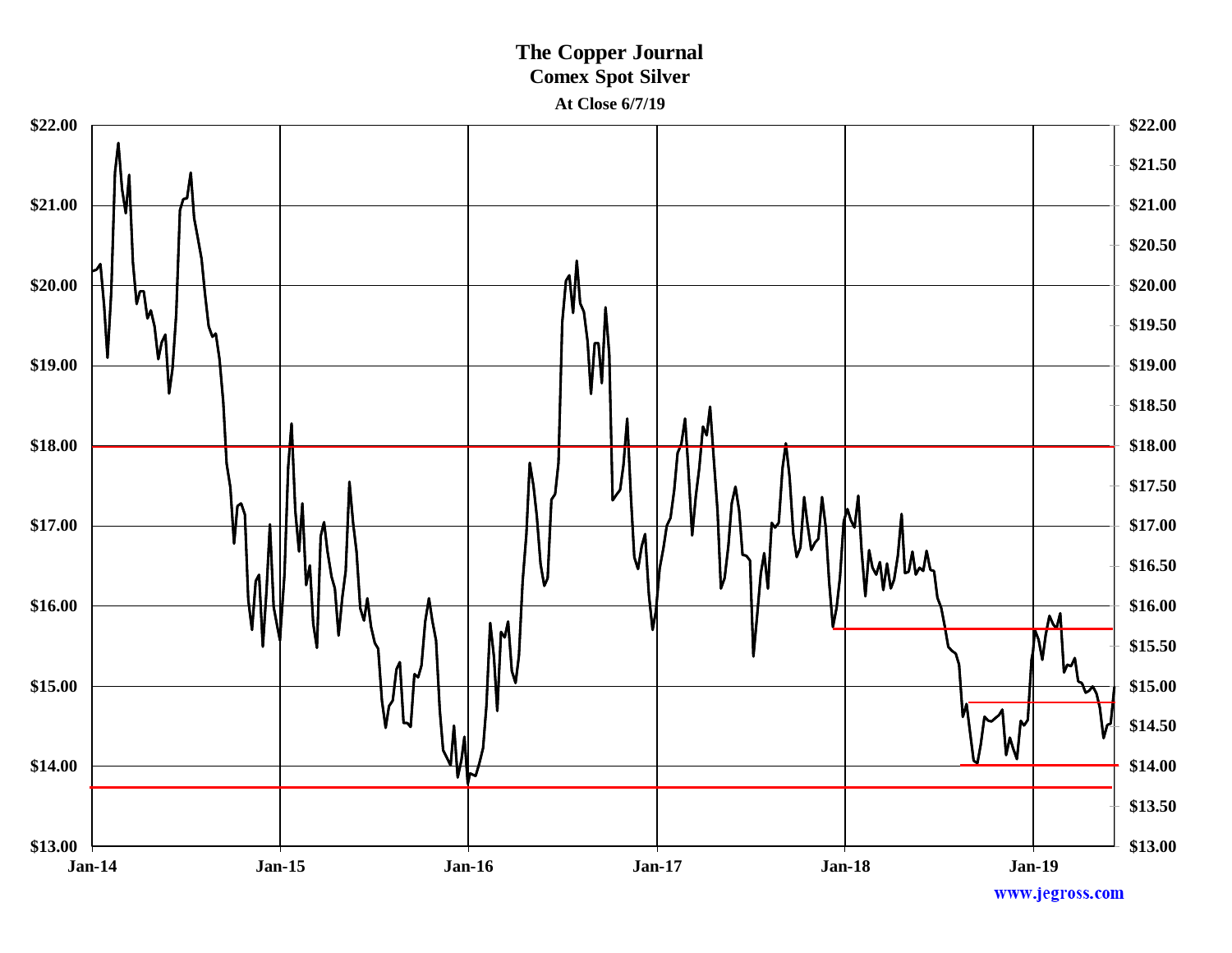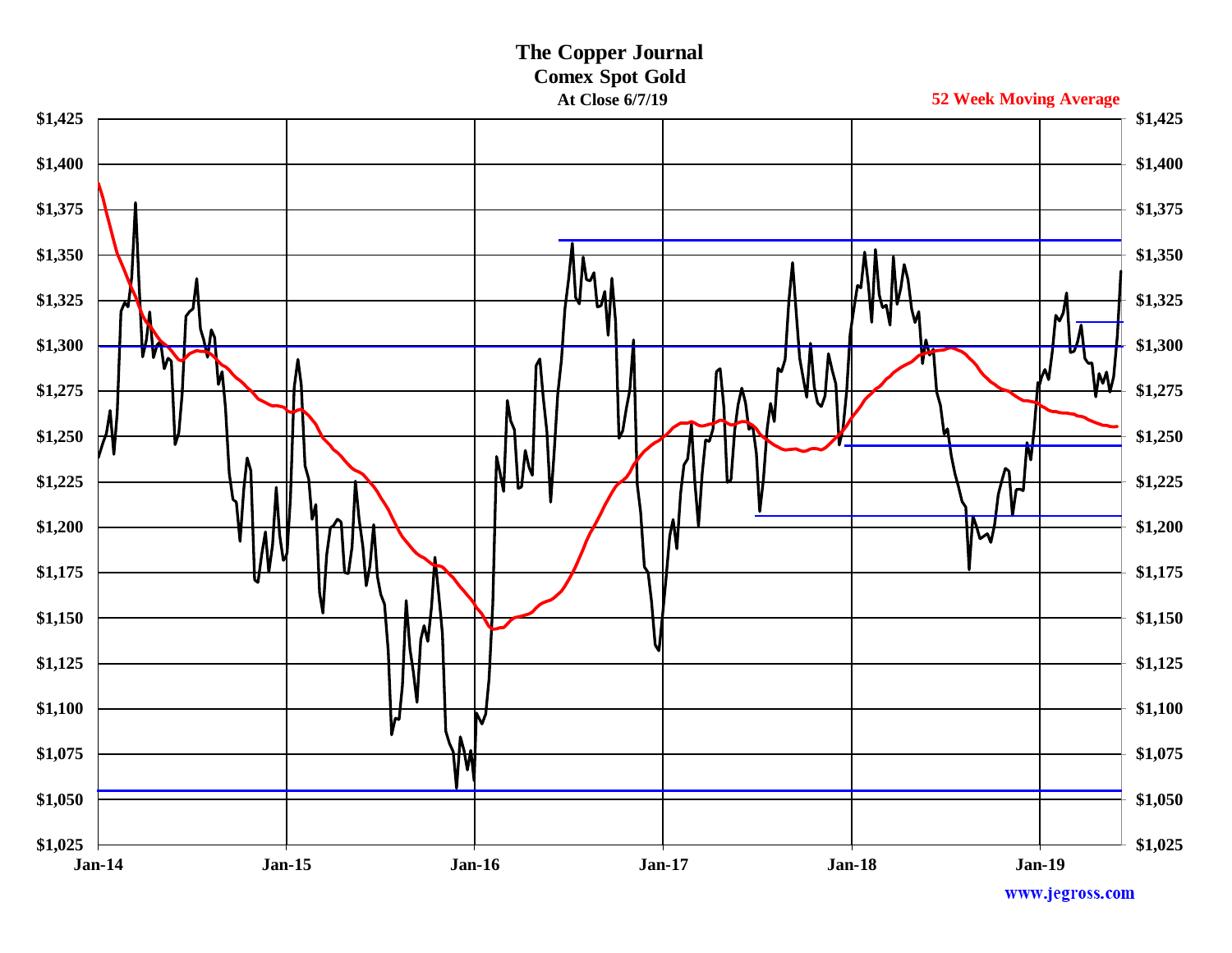### **The Copper Journal Nymex Spot Platinum At Close 6/7/19**

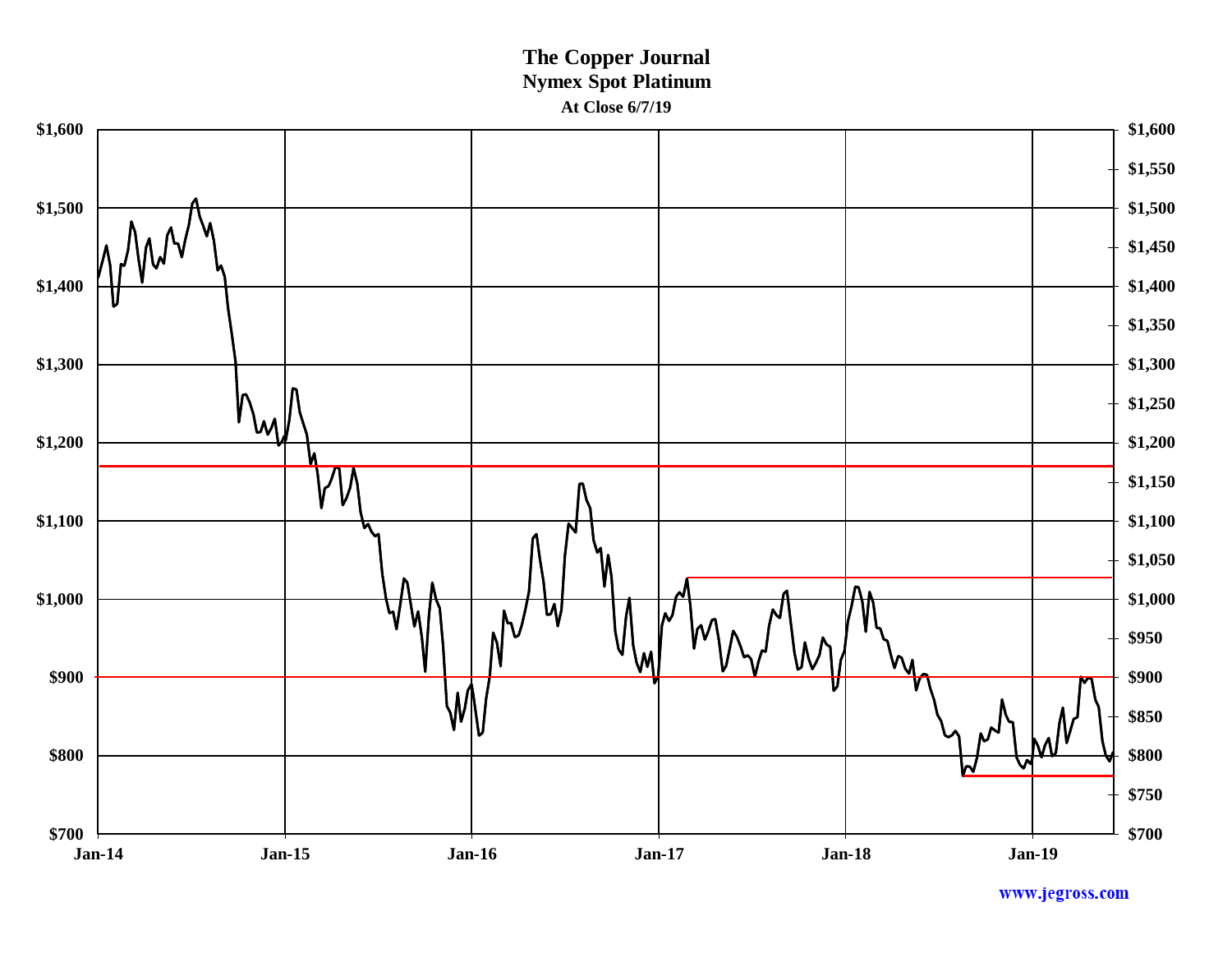### **The Copper Journal Nymex Spot Palladium At Close 6/7/19**

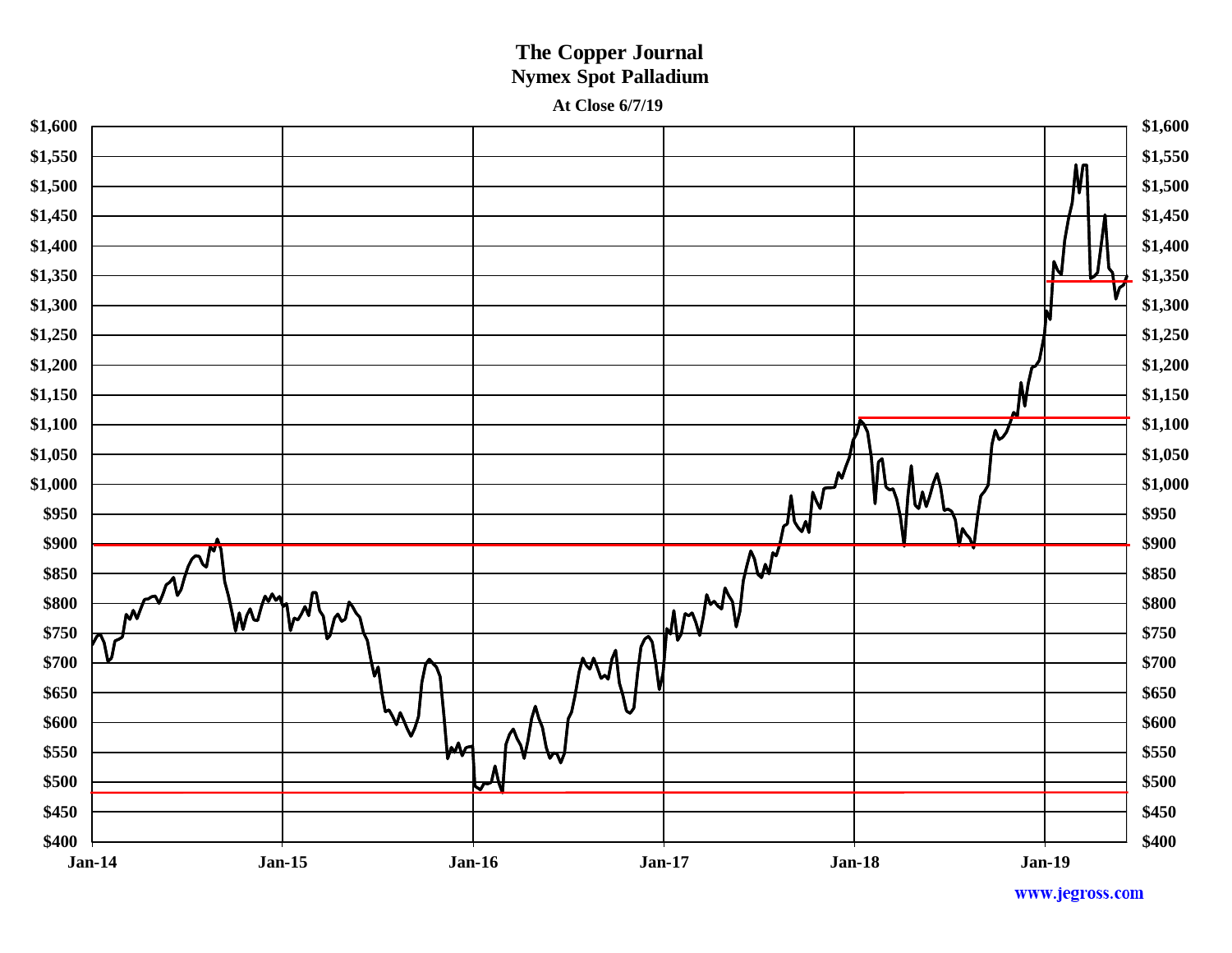### **The Copper Journal Nymex Crude Oil**

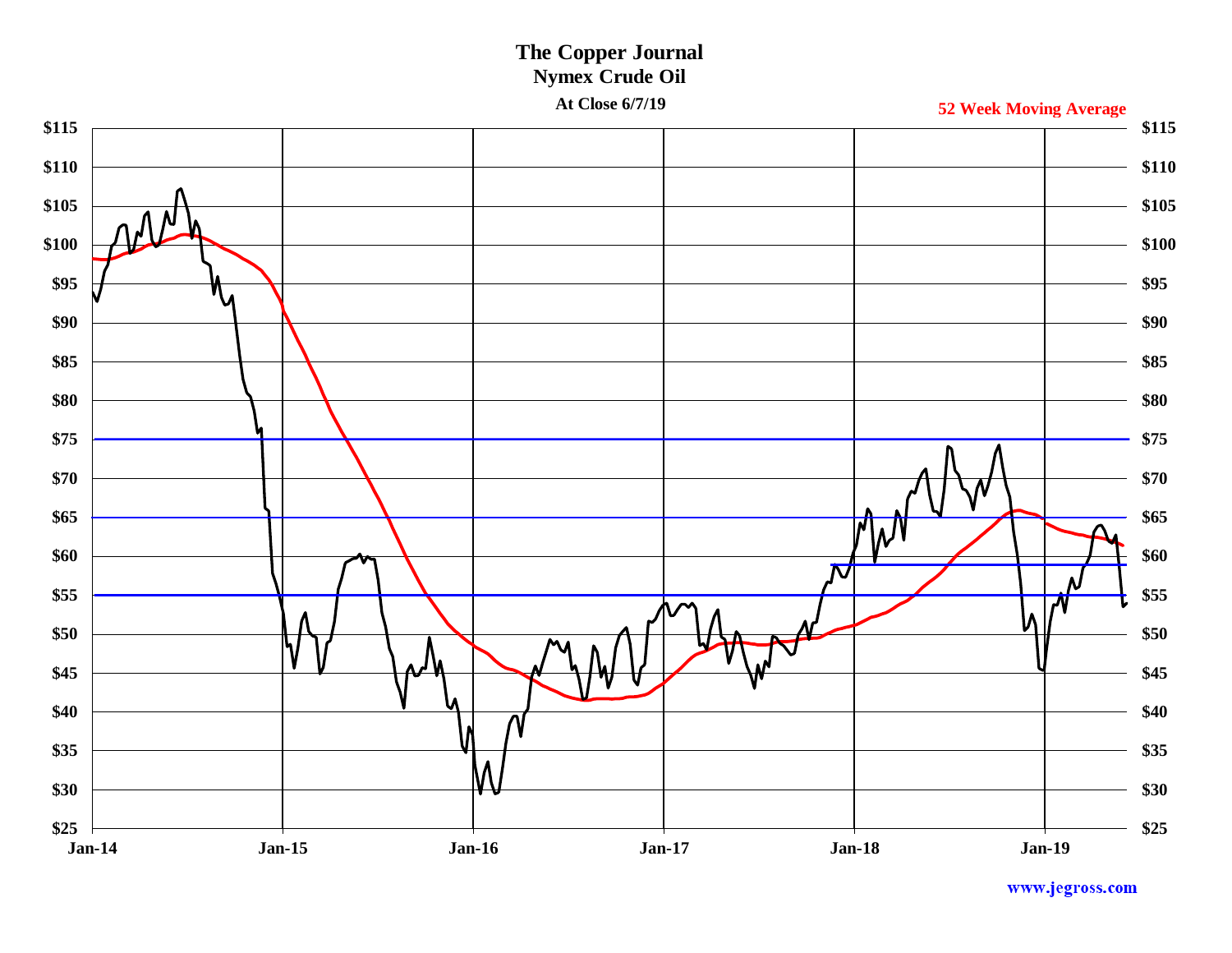### **The Copper Journal Nymex Natural Gas At Close 6/7/19**

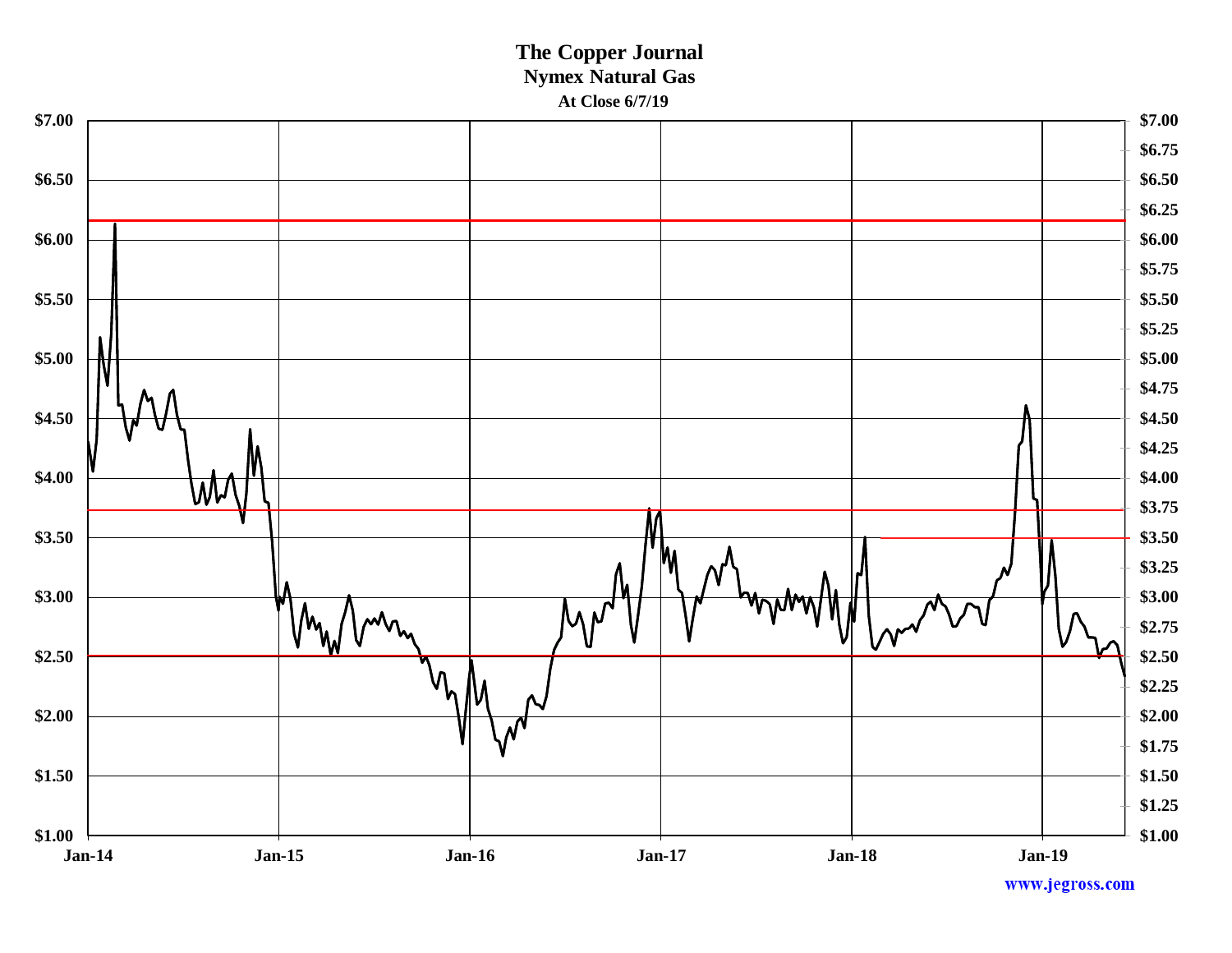**The Copper Journal 2 Year & 10 Year Treasury Yields**

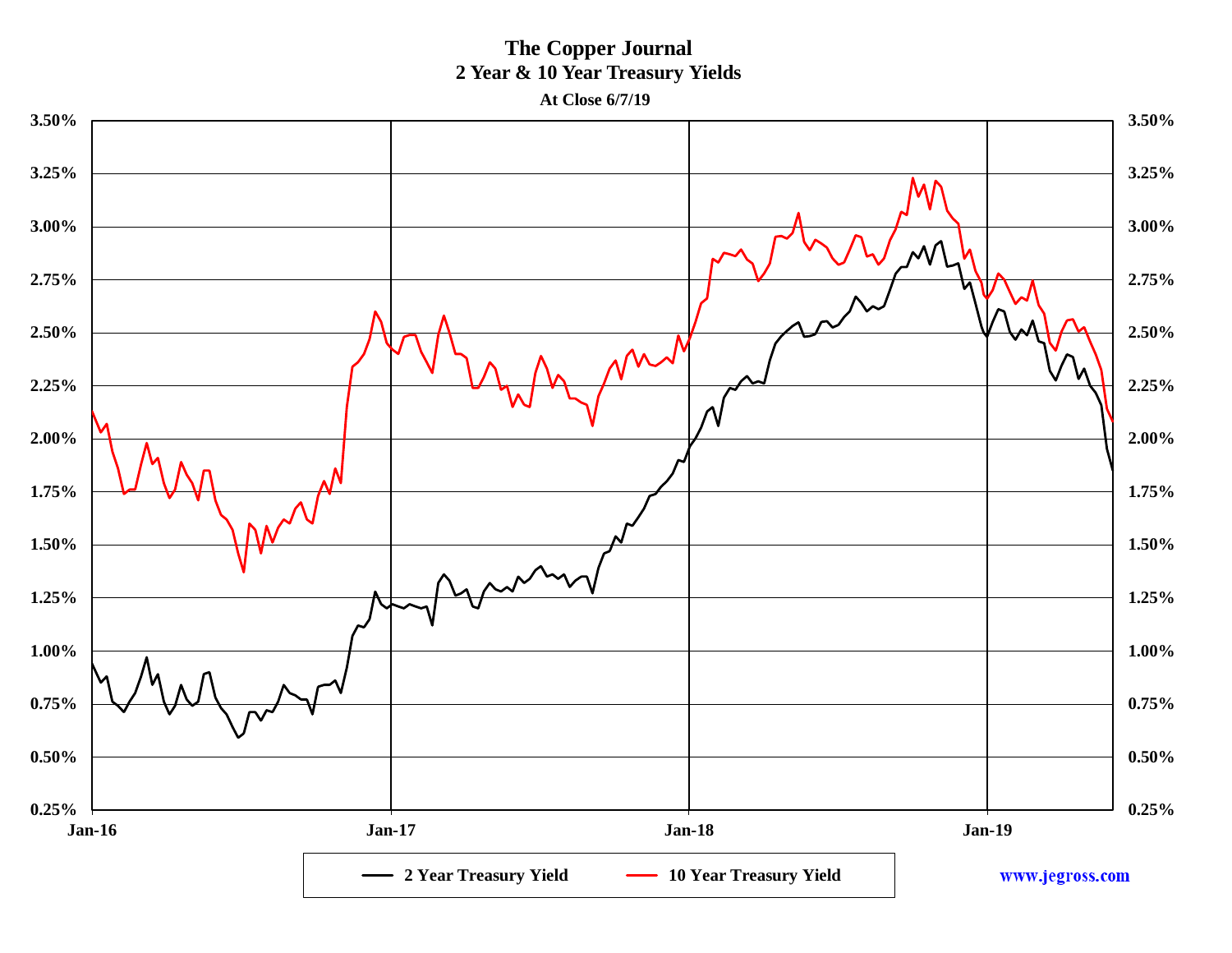

www.jegross.com

# **The Copper Journal**